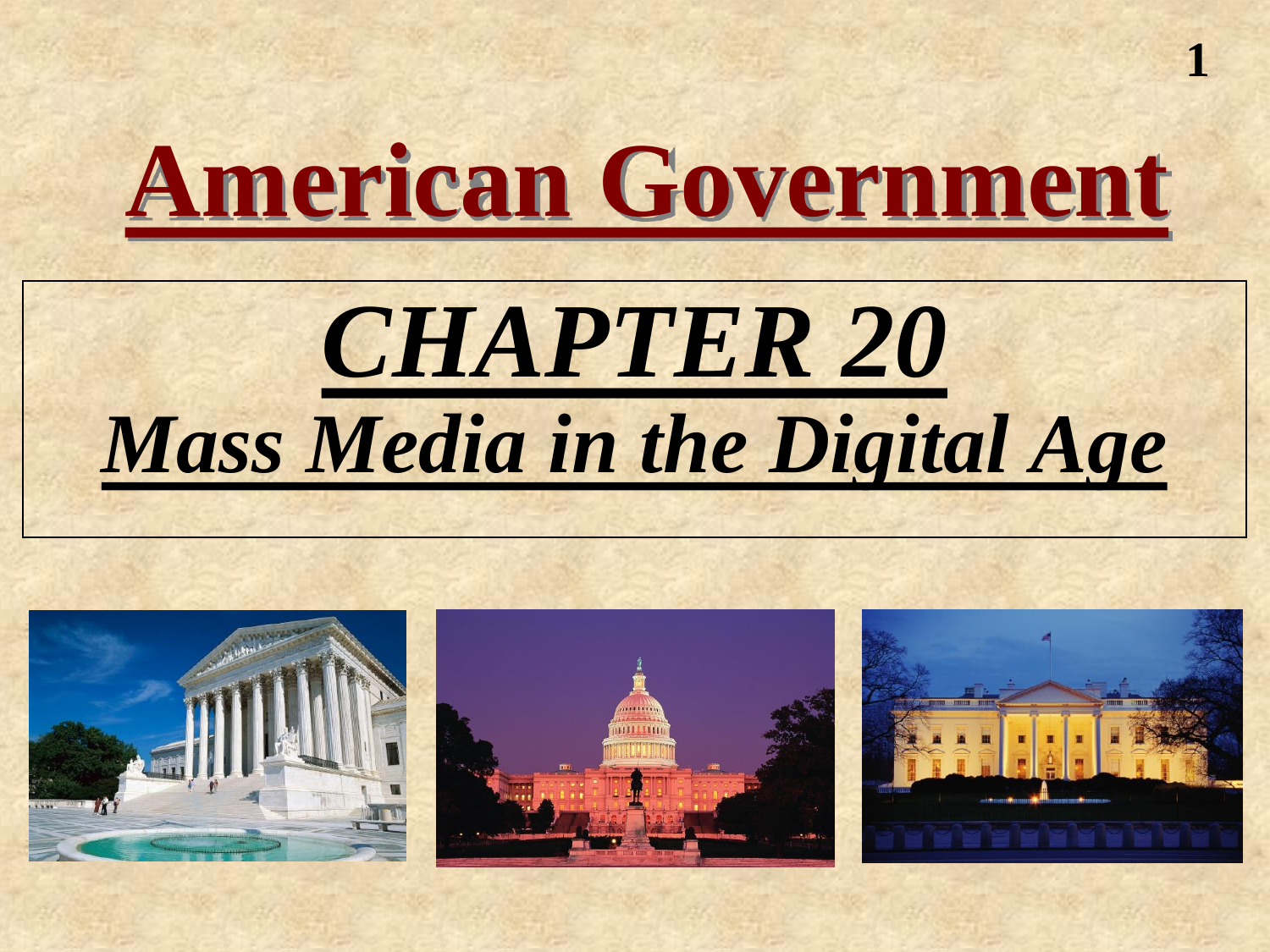**The Formation of Public Opinion 2**

•**What is public opinion and why is it so difficult to define?**

•**How do family and education shape public opinion?**

•**What additional factors shape public opinion?**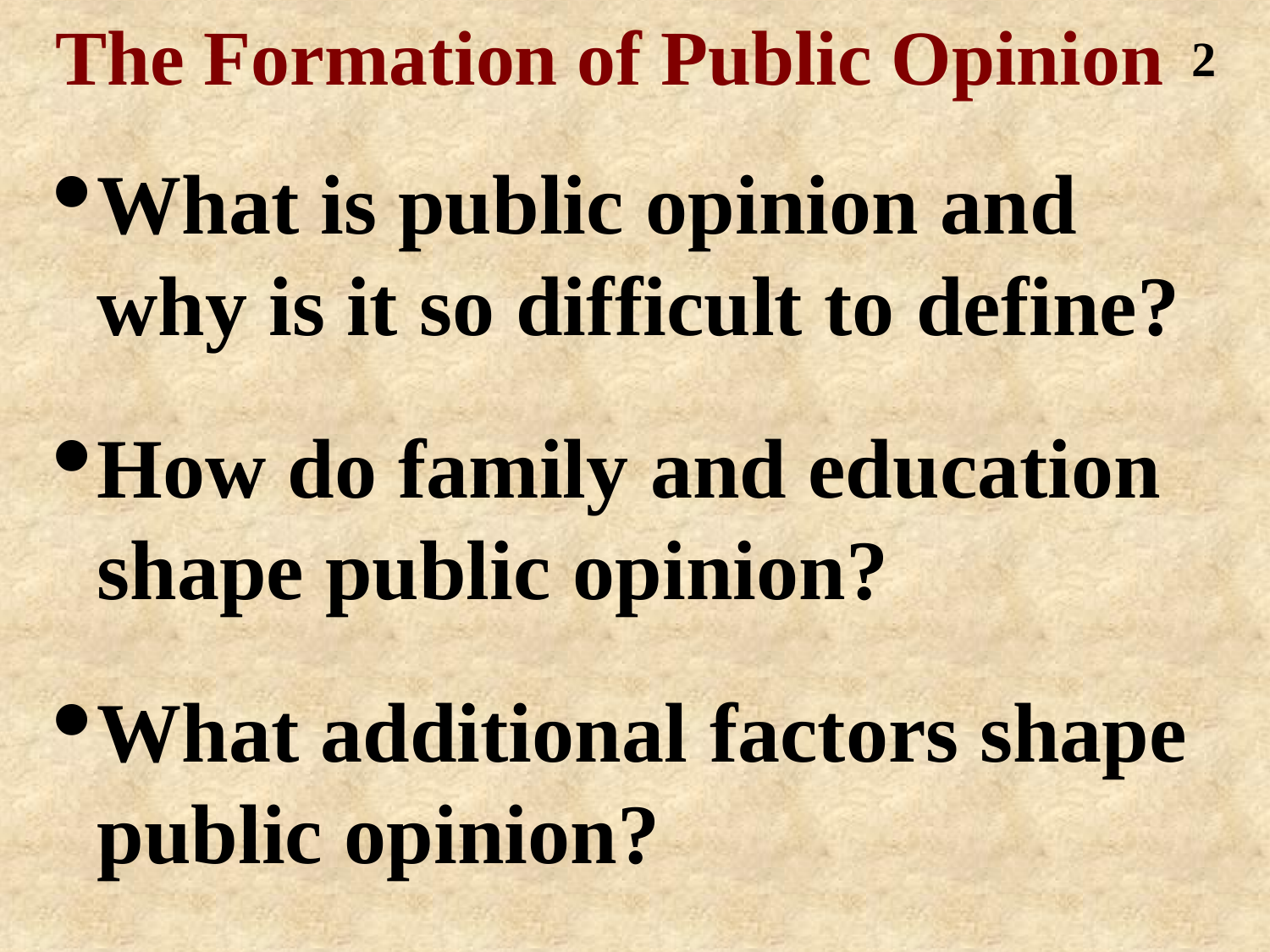**Public opinion can be described as those attitudes held by a significant number of people on matters of government and politics. What is Public Opinion?**

**3**

### **Different Publics**

•**The United States is made up of many groups, or publics, who share common news.**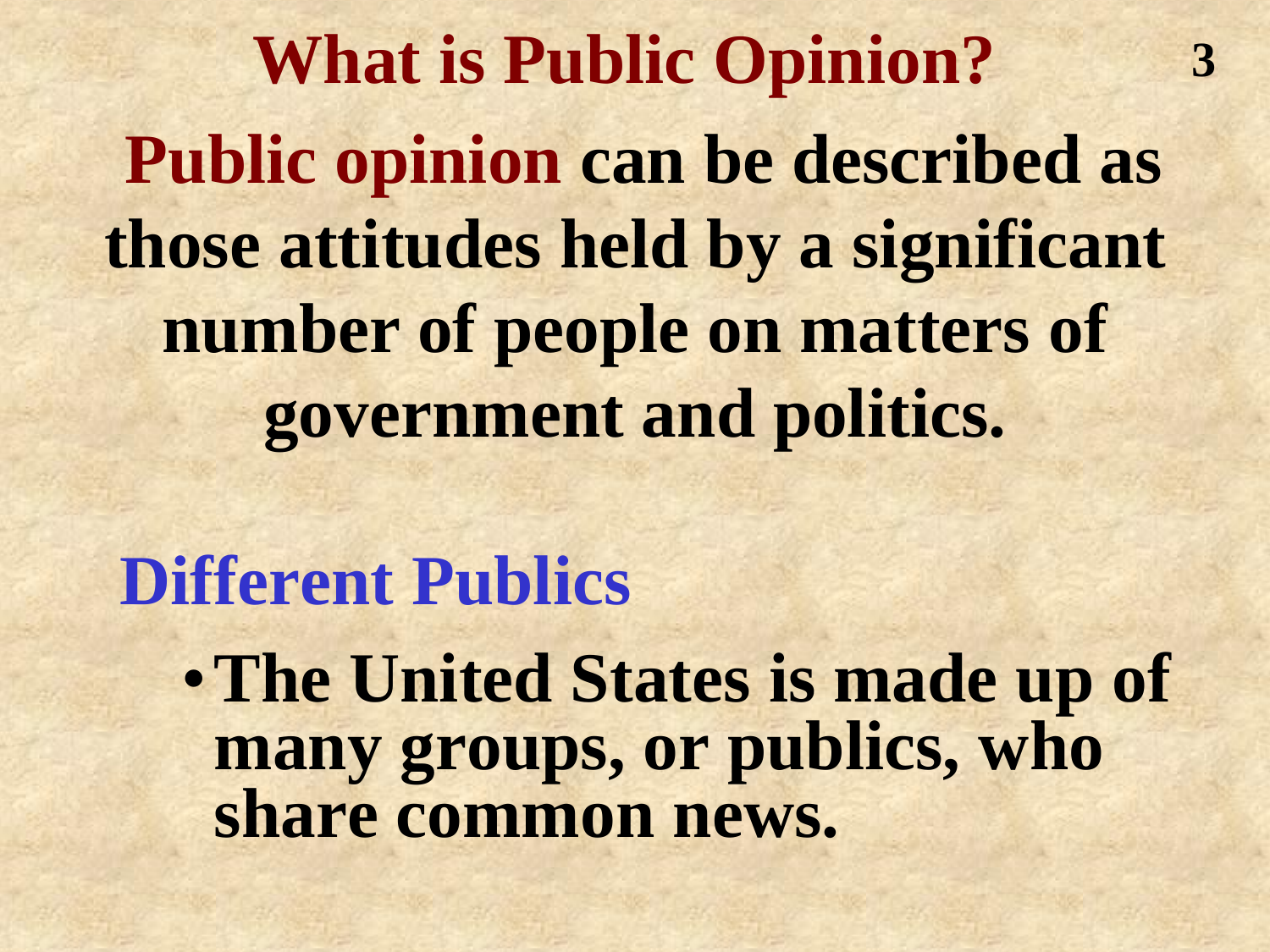

### **Mayor Terence Roberts** of Anderson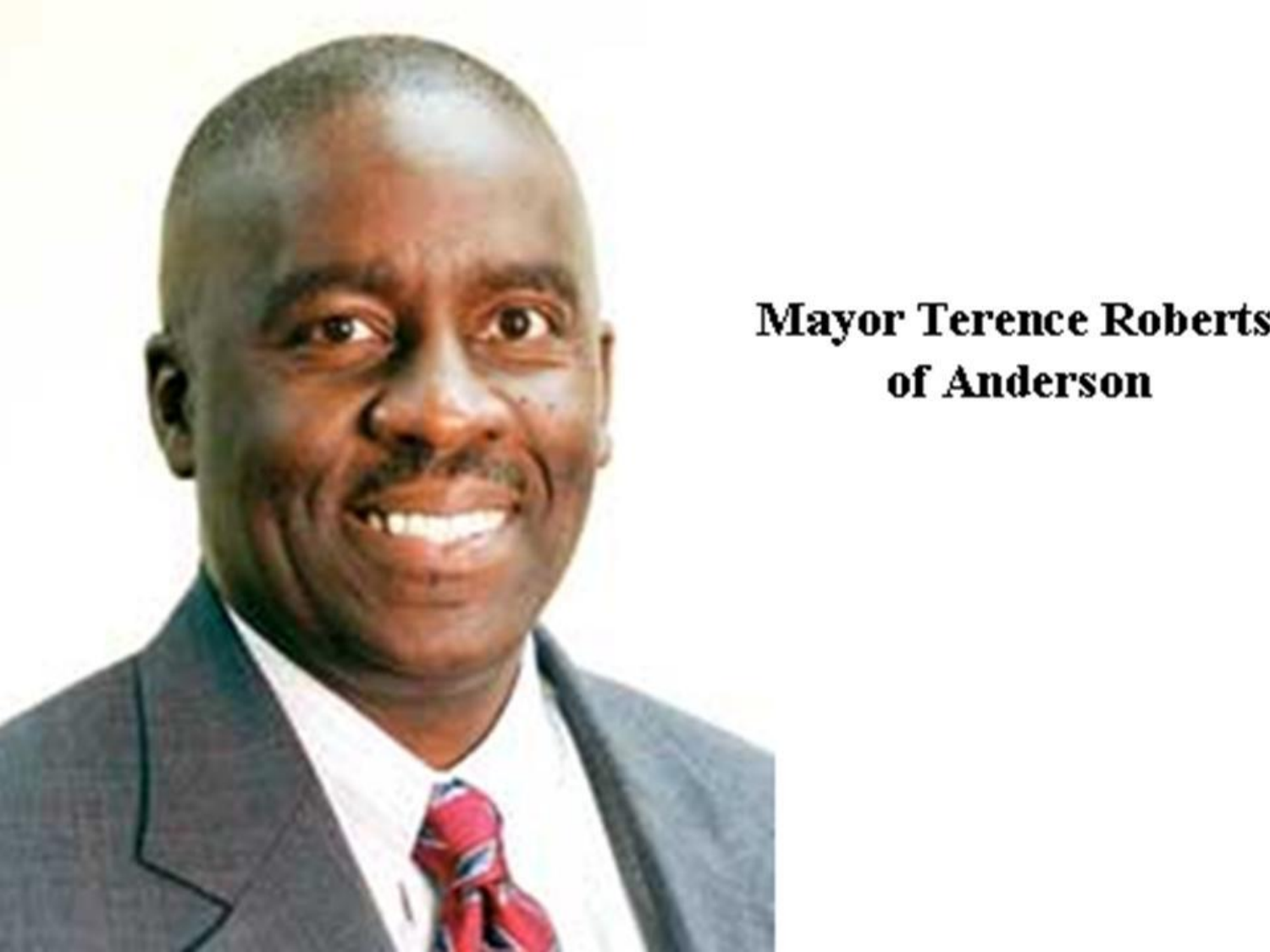**Public opinion can be described as those attitudes held by a significant number of people on matters of government and politics. What is Public Opinion? (continued) 4**

**Public Affairs**

•**Public affairs are those events and issues that concern the public at large. In its proper sense, public opinion includes only those views that relate to public affairs.**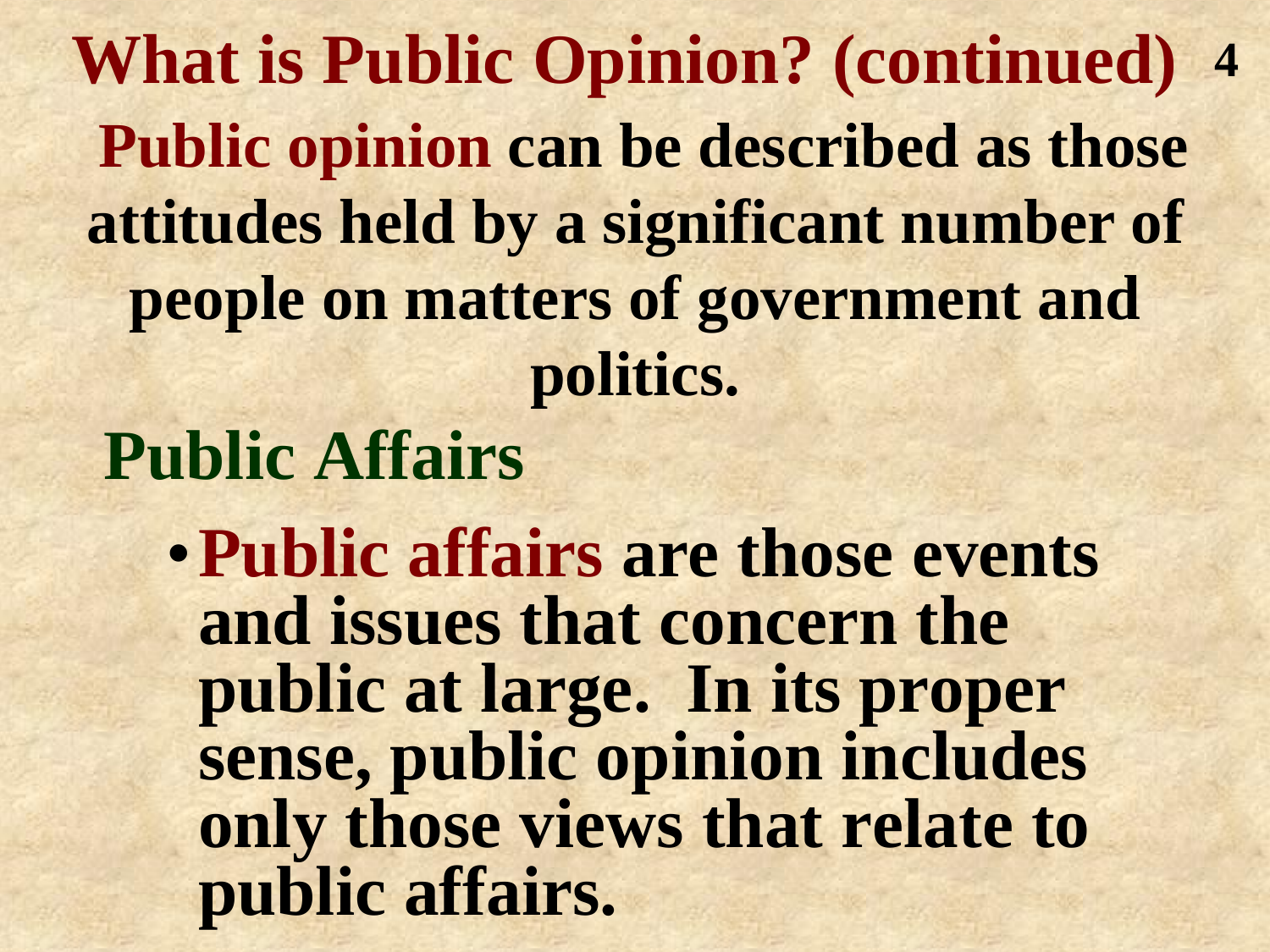**Public opinion can be described as those attitudes held by a significant number of people on matters of government and politics. What is Public Opinion? (continued) 5**

## **Public Opinions**

•**More than one public opinion can exist at the same time, because there are many publics. A view or position must be expressed in the open in order to be a public opinion.**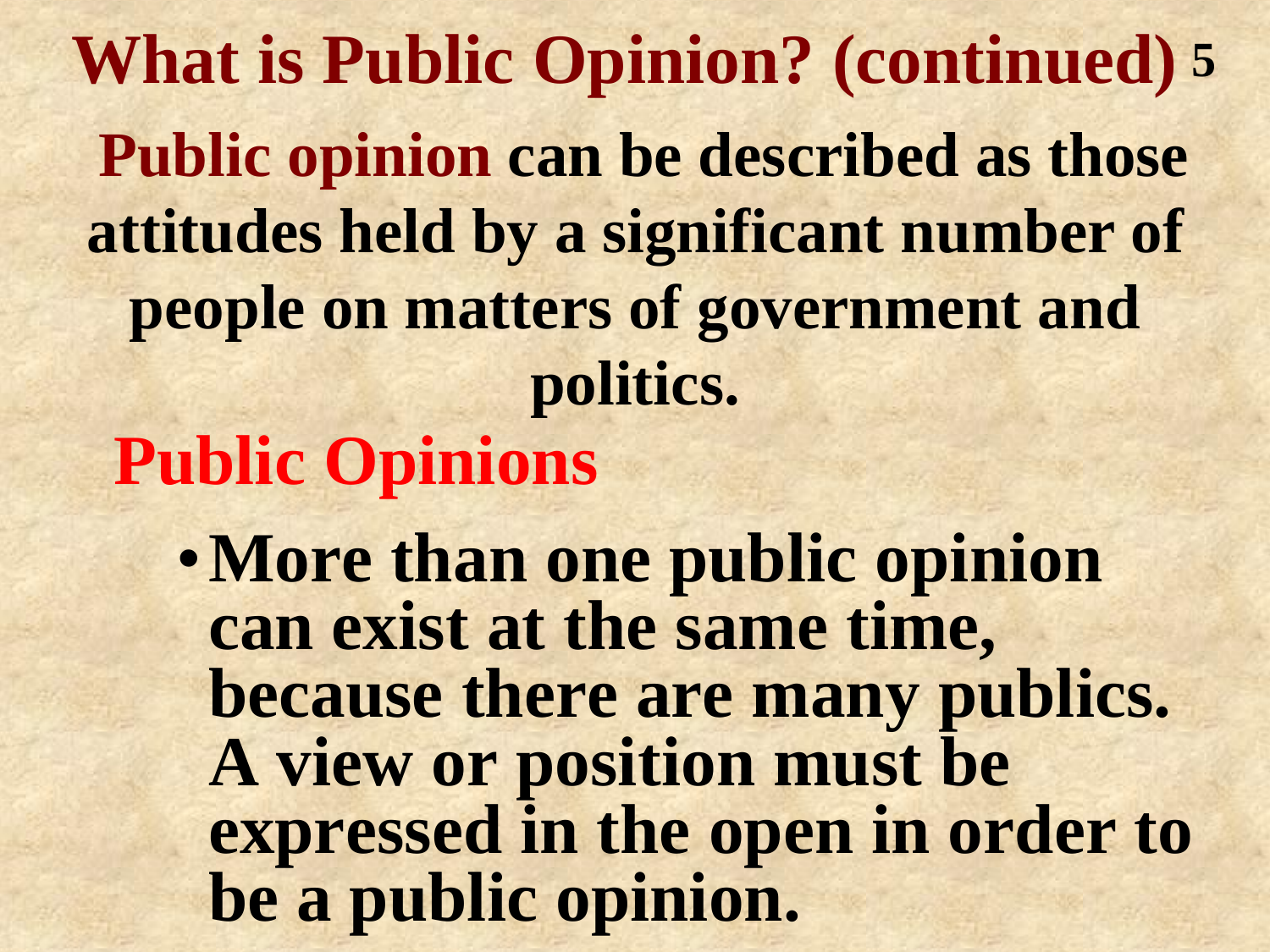

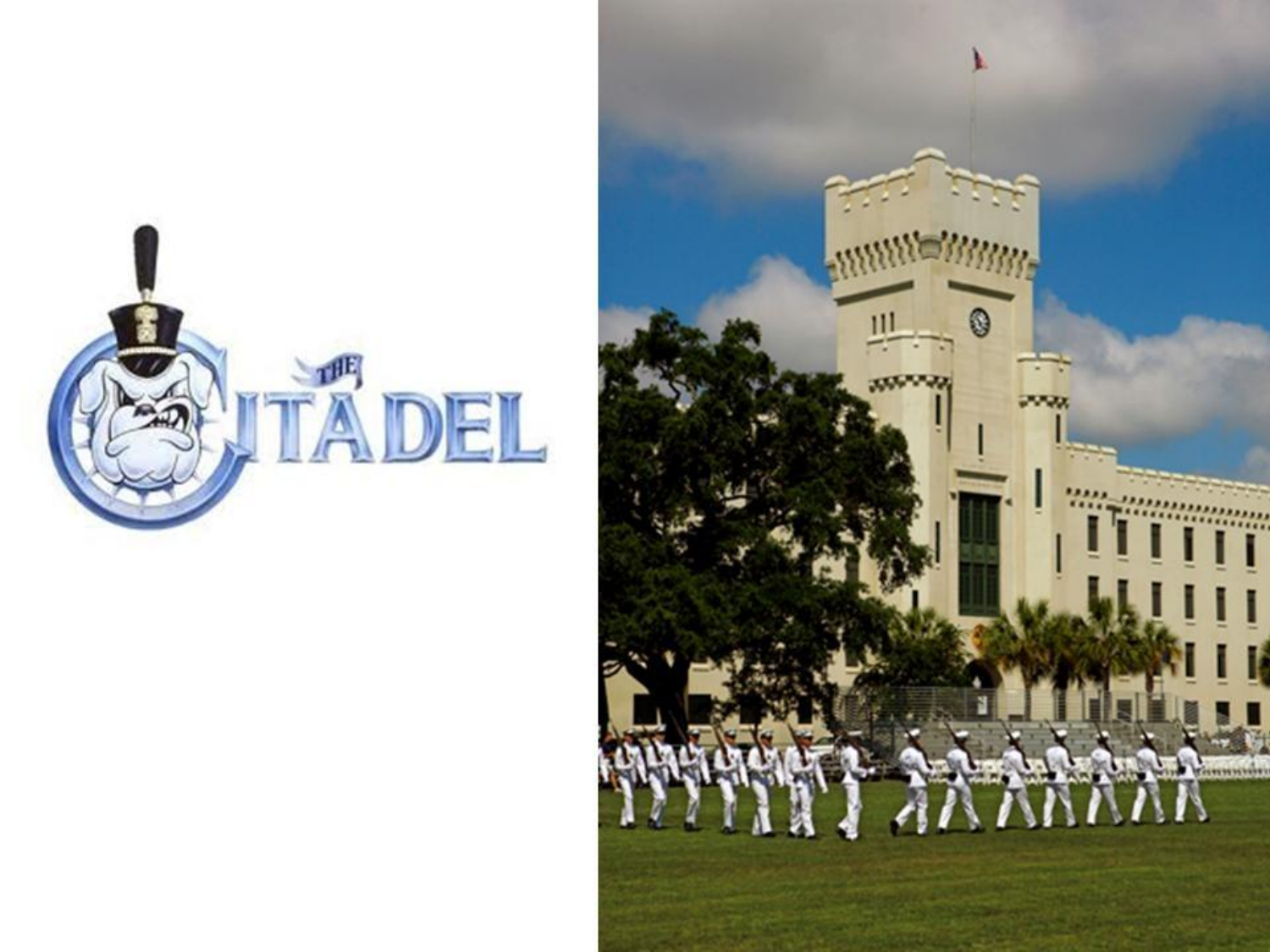**The Political Spectrum People who have similar opinions on** political issues are generally grouped according to whether they are "left," "right," or "center" on the political spectrum.

#### LEFT

#### Radical

Favors extreme change to create an altered or entirely new social system.

#### Liberal

Believes that government must take action to change economic, political, and ideological policies thought to be unfair.

#### **CENTER**

**Moderate** Holds beliefs that fall between liberal and conservative views, usually including some of both.

#### Conservative Seeks to keep in place the economic, political, and social structures of society.

**RIGHT** 

**Reactionary** 

Favors extreme change to restore society to an earlier, more conservative state.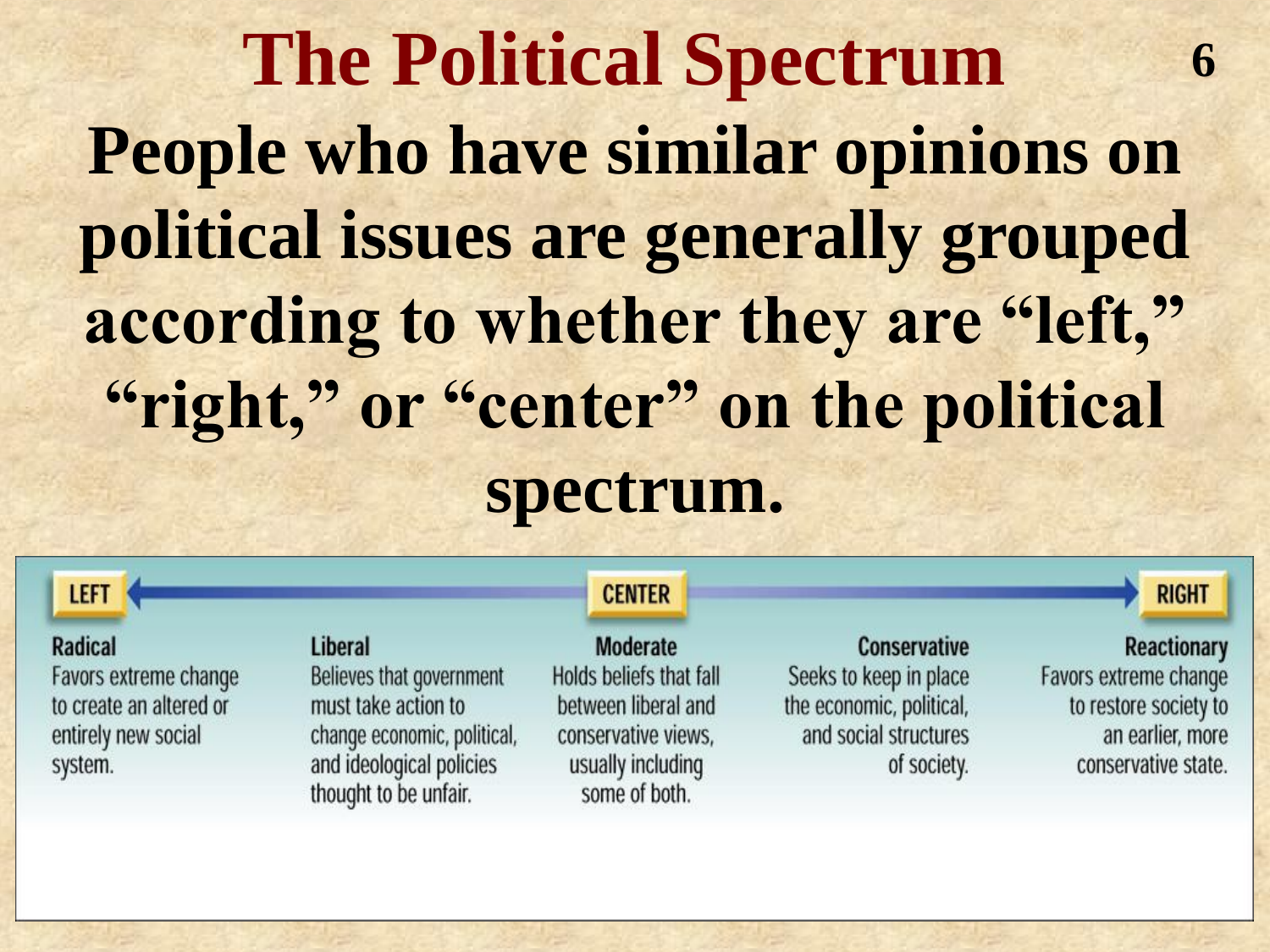**Family and Education Many factors influence our political opinions and political socialization over the course of a lifetime. 7**

**The Family**

•**Children first see the political world from within the family and through the family's eyes.**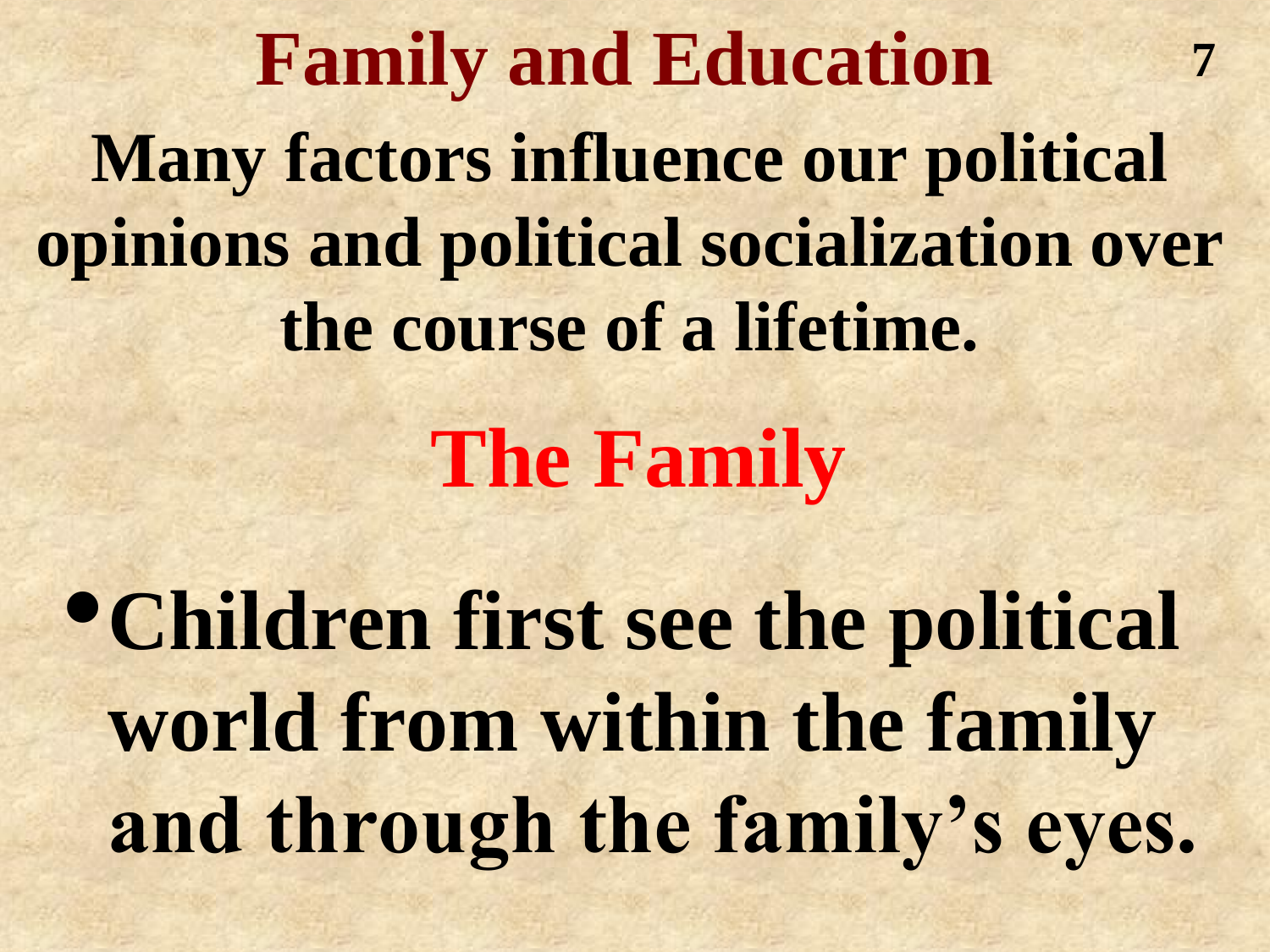**Family and Education (continued) 8The Family Many factors influence our political opinions and political socialization over the course of a lifetime.**

•**The strong influence the family has on the development of political opinions is due to the large amount of time children spend with the family.**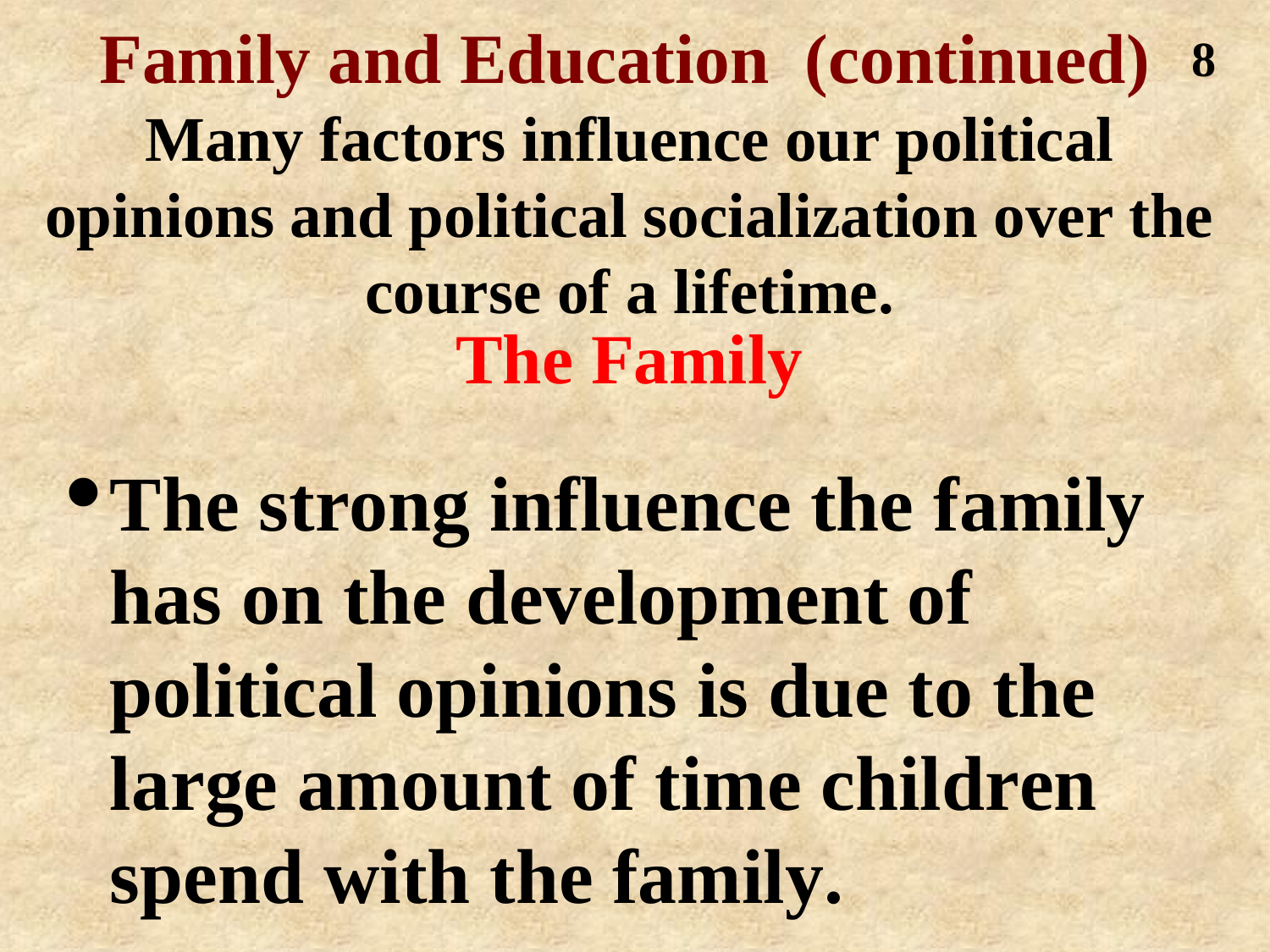**Family and Education (continued) 9Many factors influence our political opinions and political socialization over the course of a lifetime.**

## **The Schools**

•**Children acquire political knowledge throughout their time in the classroom.**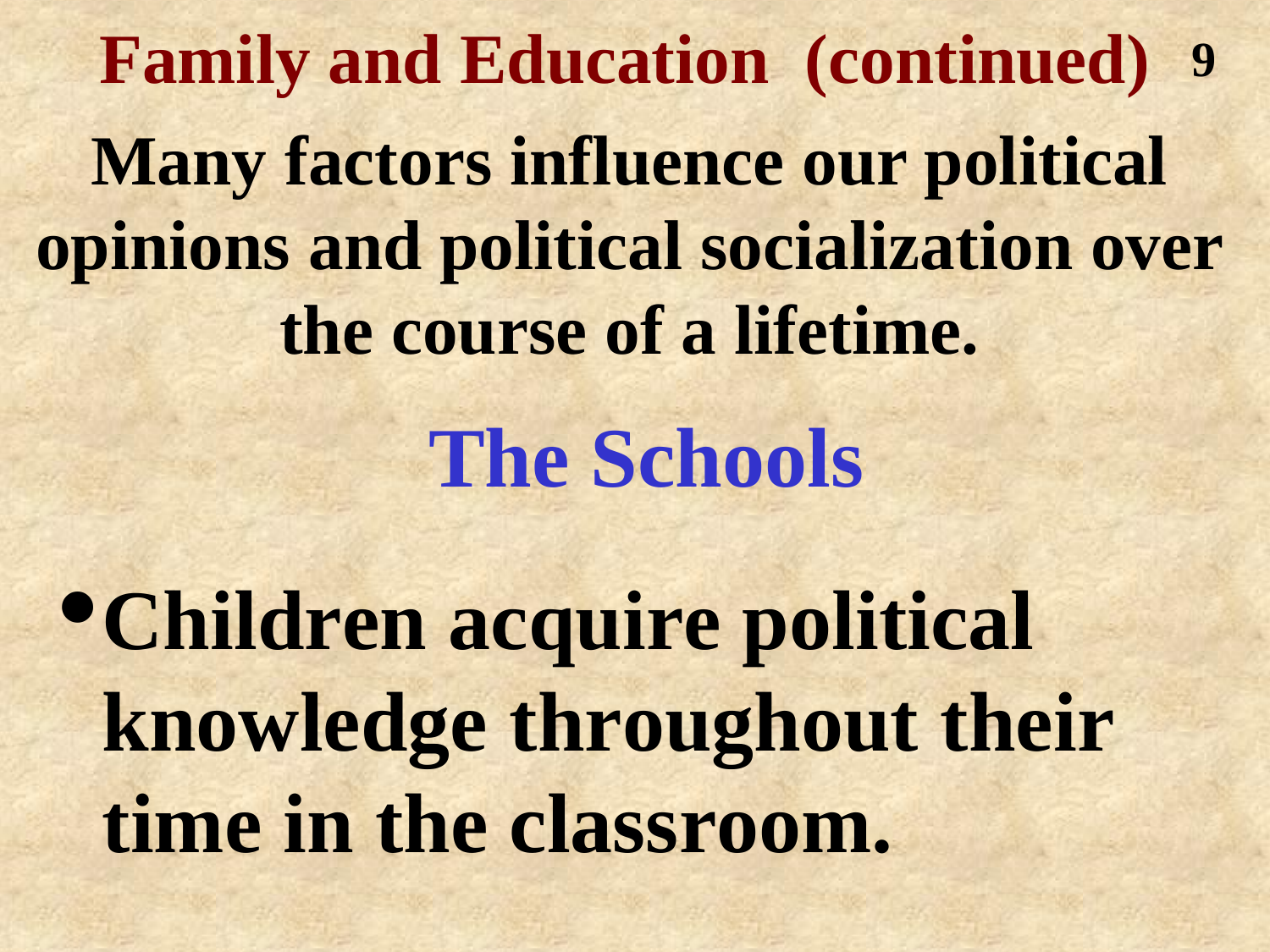**Family and Education (continued) 10The Schools Many factors influence our political opinions and political socialization over the course of a lifetime.**

• **Students are taught about political systems, patriotism, and great Americans. Some are even required to take a course on government in high school.**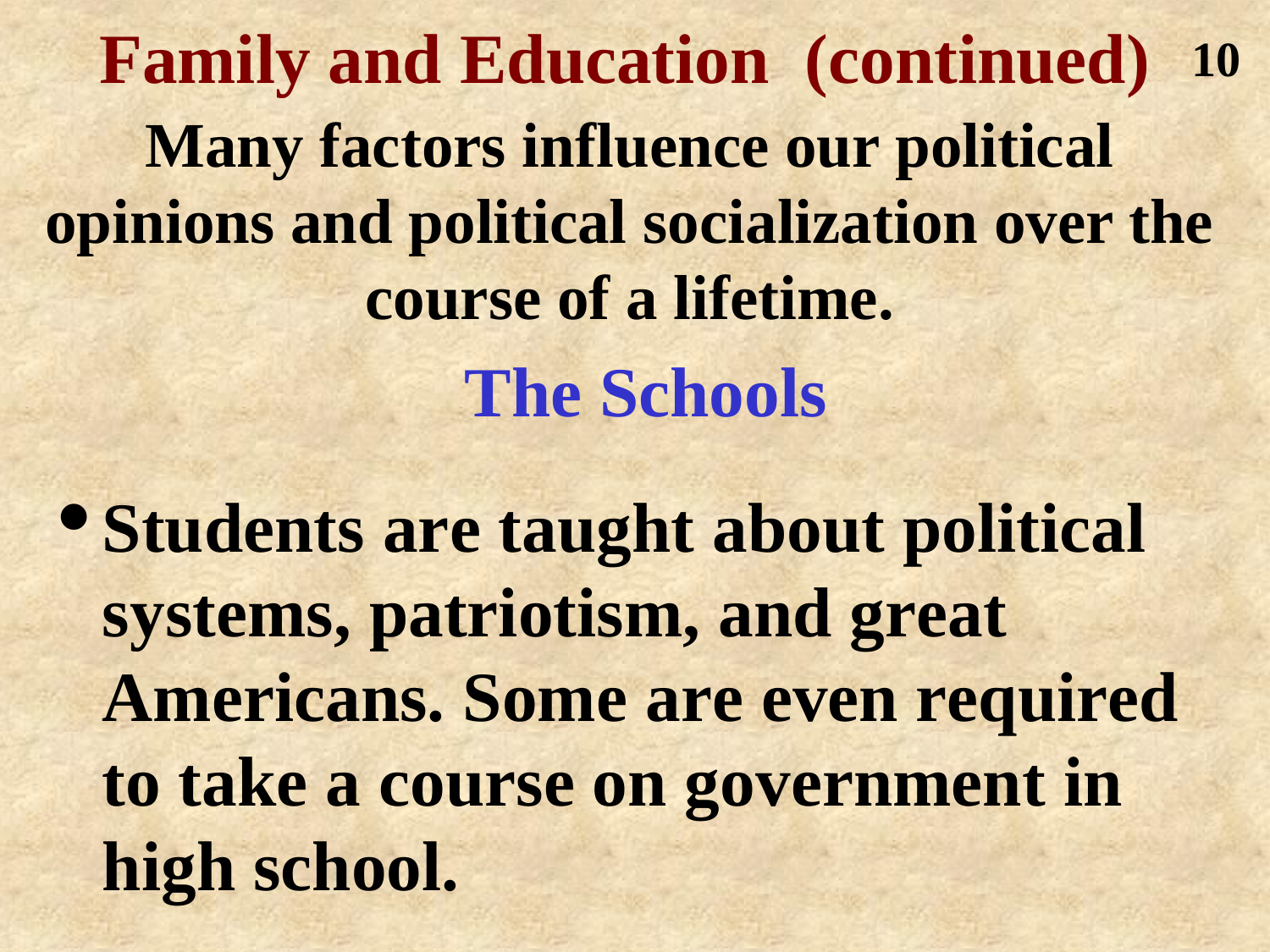

**Representative Jeff Duncan** Third Congressional District of South Carolina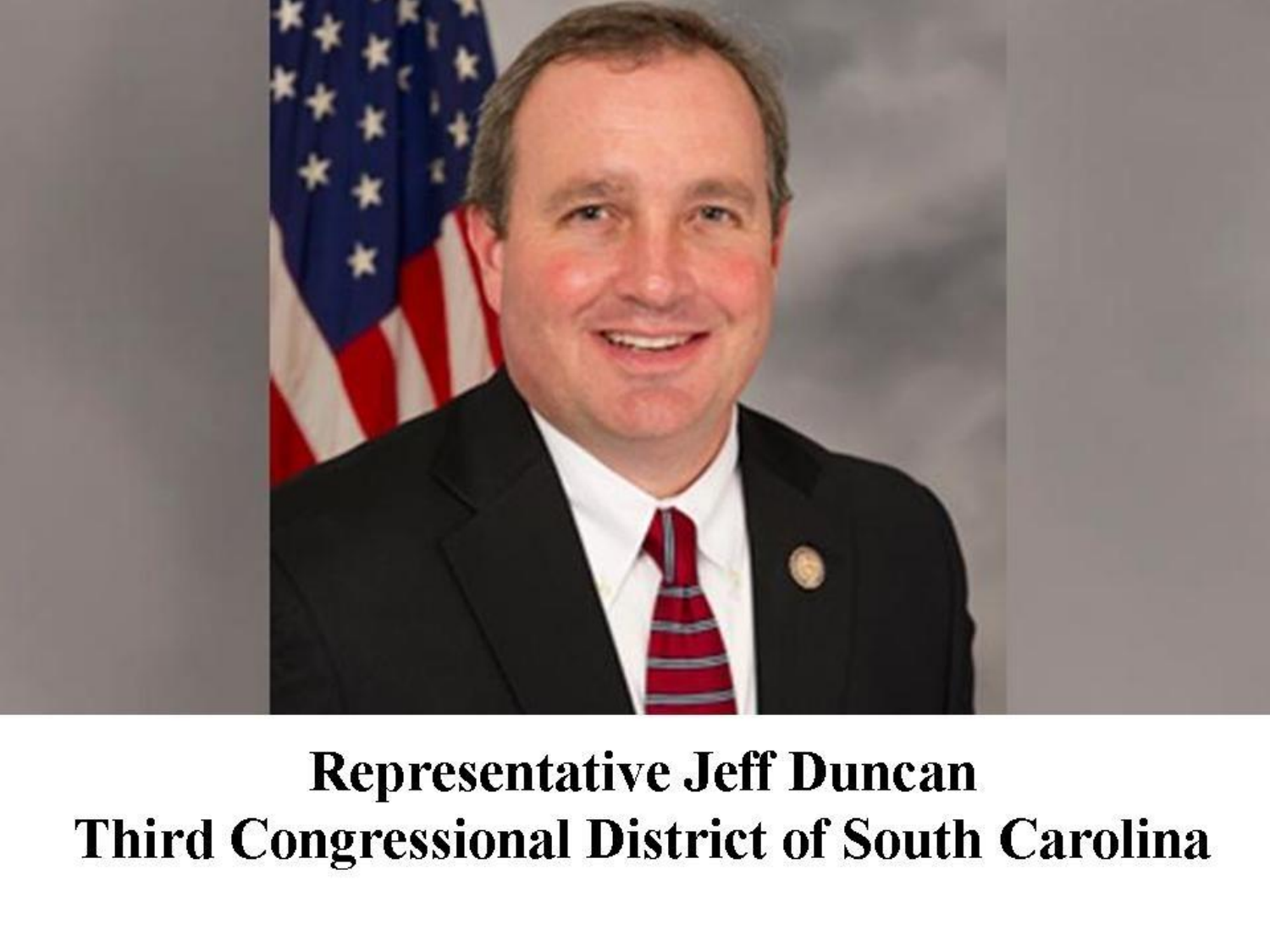### **Other Factors Influencing Public Opinion 1. Mass Media 11**

**The mass media include those means of communication that reach large, widely dispersed audiences (masses of people) simultaneously. The mass media**  has a huge effect on the **formation of public opinion.**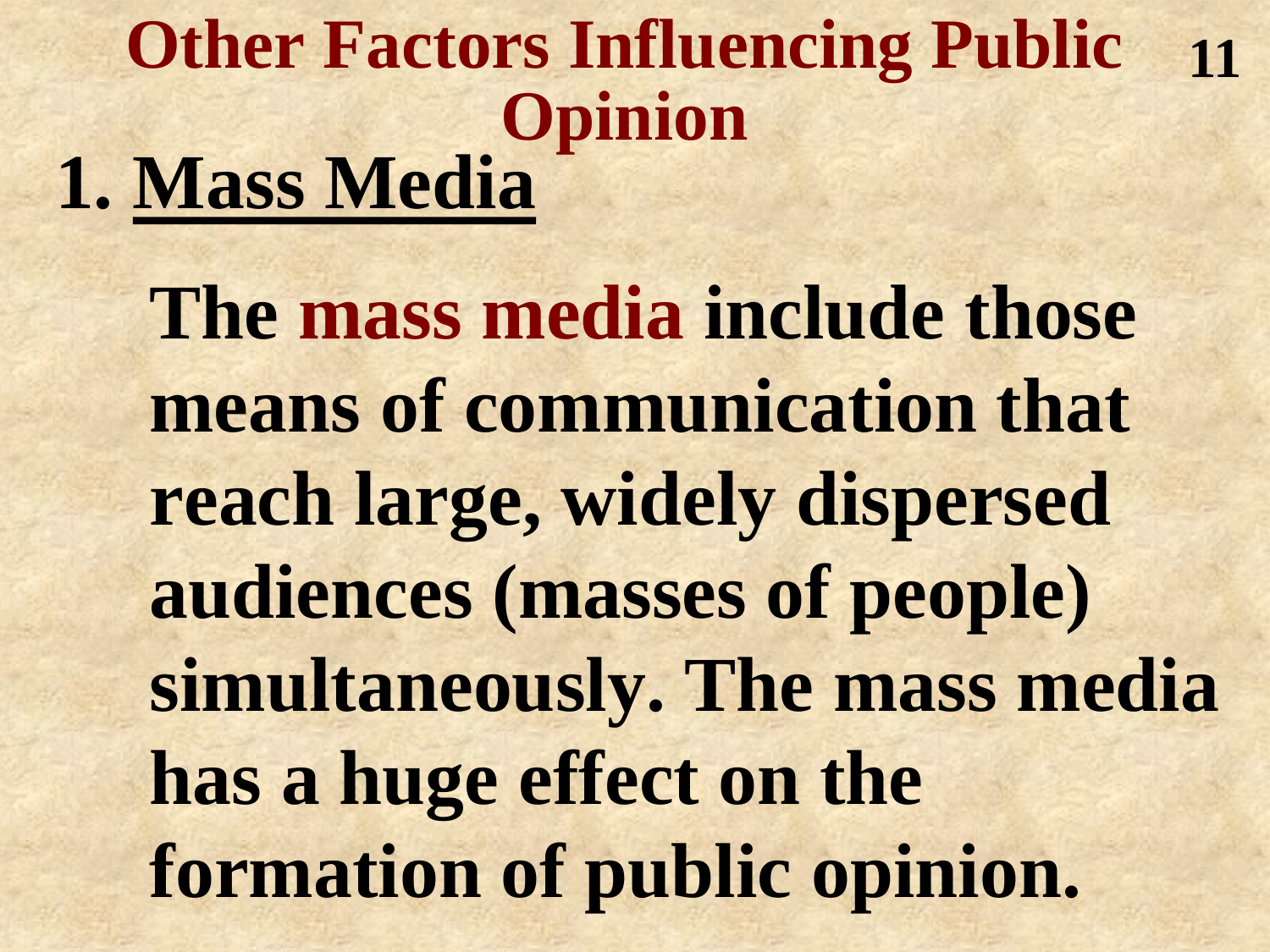**Other Factors Influencing Public Opinion (continued) 12**

## **2. Peer Groups**

**Peer groups are made up of the people with whom one regularly associates, including friends, classmates, neighbors, and co-workers.**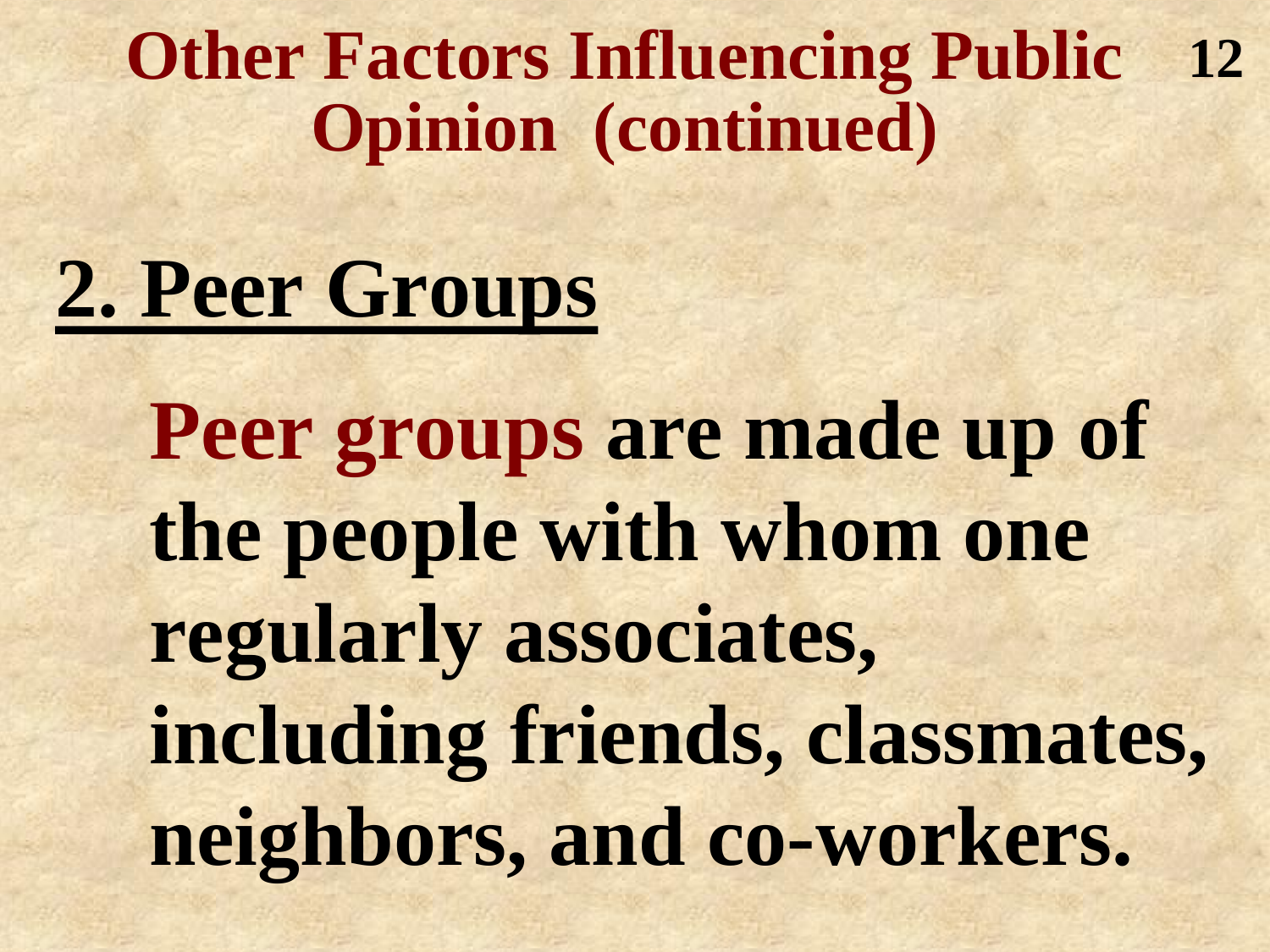**Other Factors Influencing Public Opinion (continued) 13**

# **3. Opinion Leaders**

**An opinion leader is any person who, for any reason, has an unusually strong influence on the views of others.**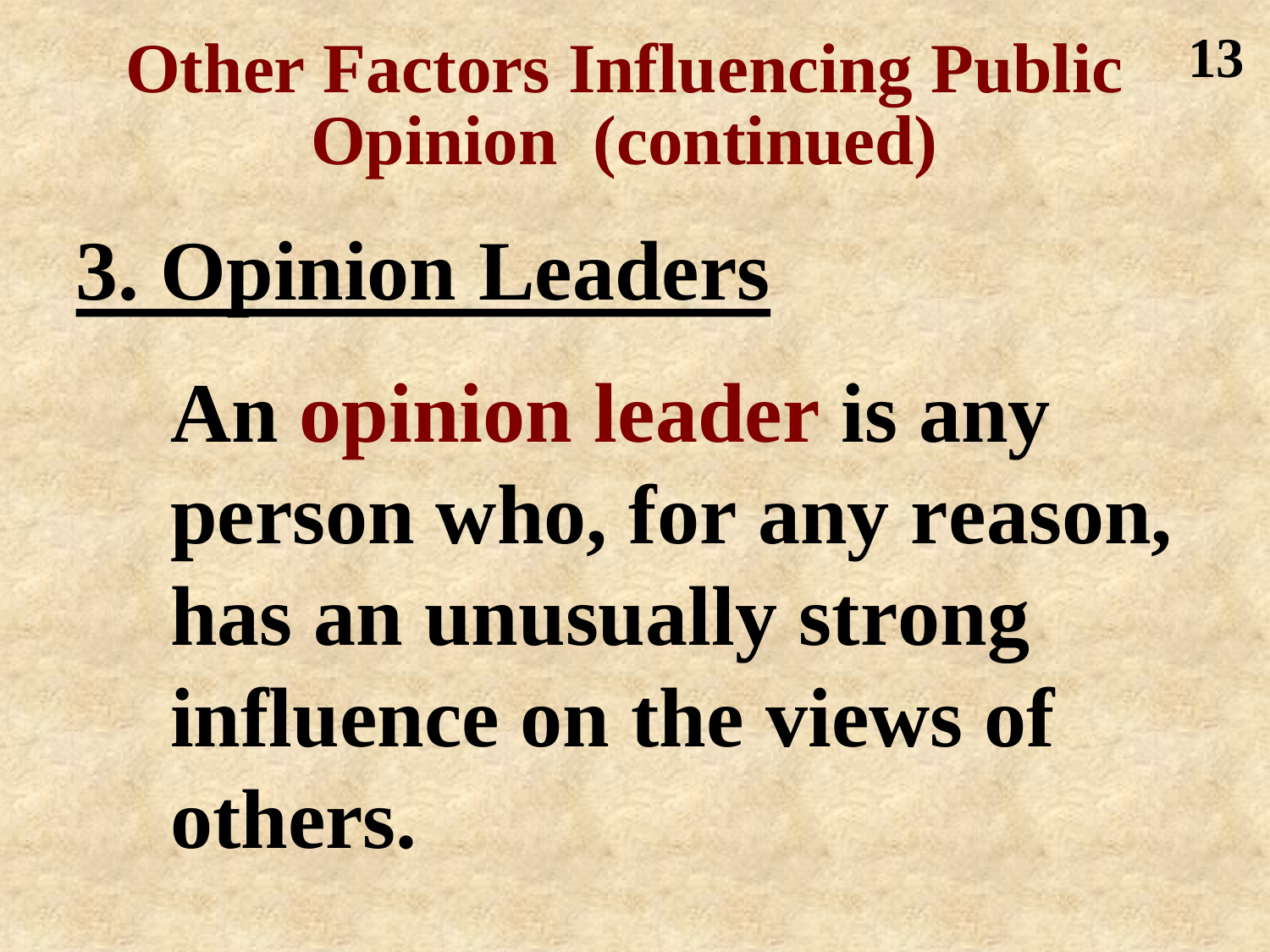#### **Other Factors Influencing Public Opinion (continued) 14**

## **4. Historic Events**

**Historic events can have a major impact on public opinion. The Great Depression is one event that shaped the political views and opinions of a generation.**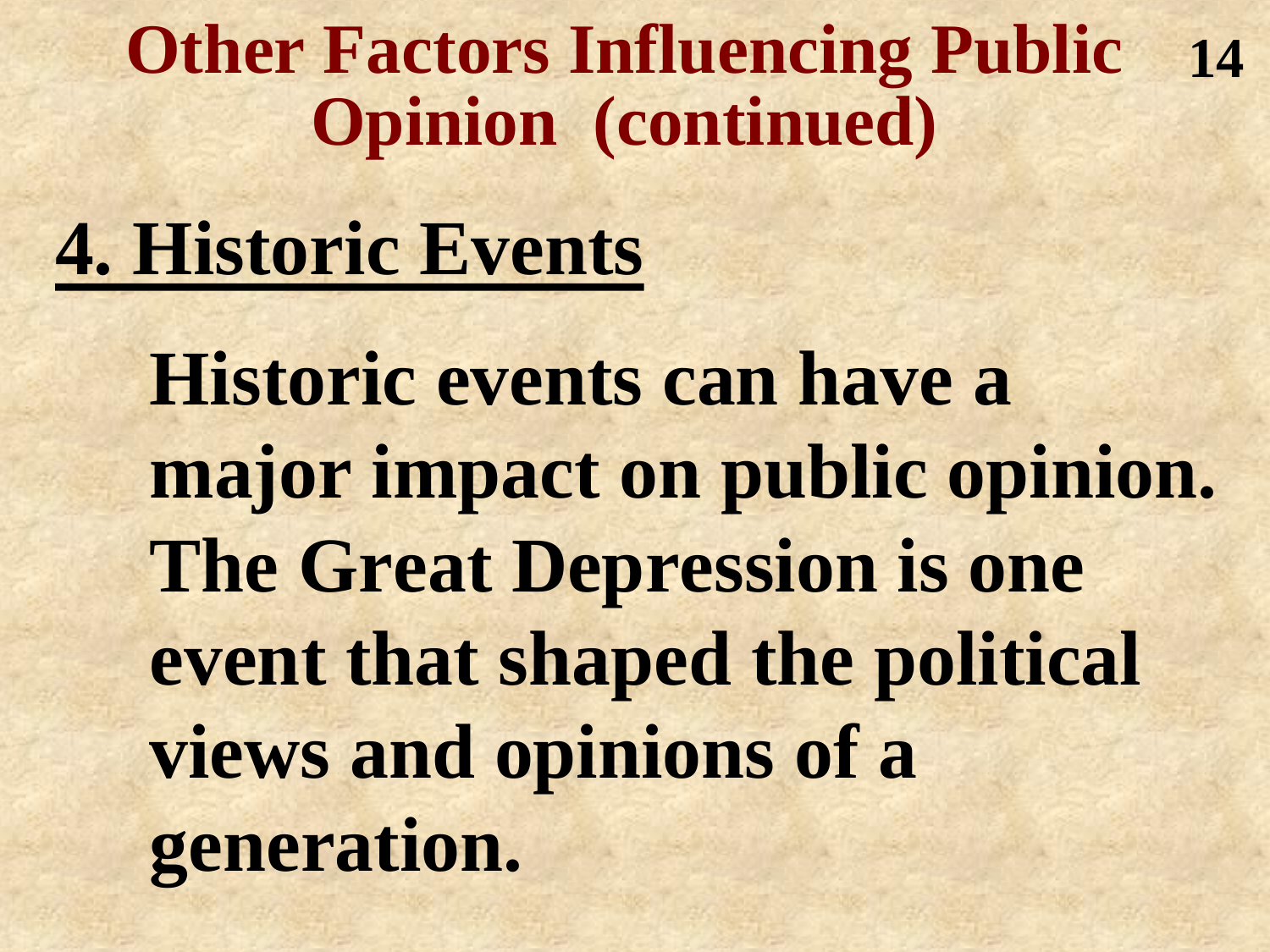**Section 1 Review 1. Public opinion is difficult to define because 15**

**(a) everyone shares the same views. (b) there are many groups and issues to account for. (c) no one is allowed to have opinions.**

**(d) none of the above.**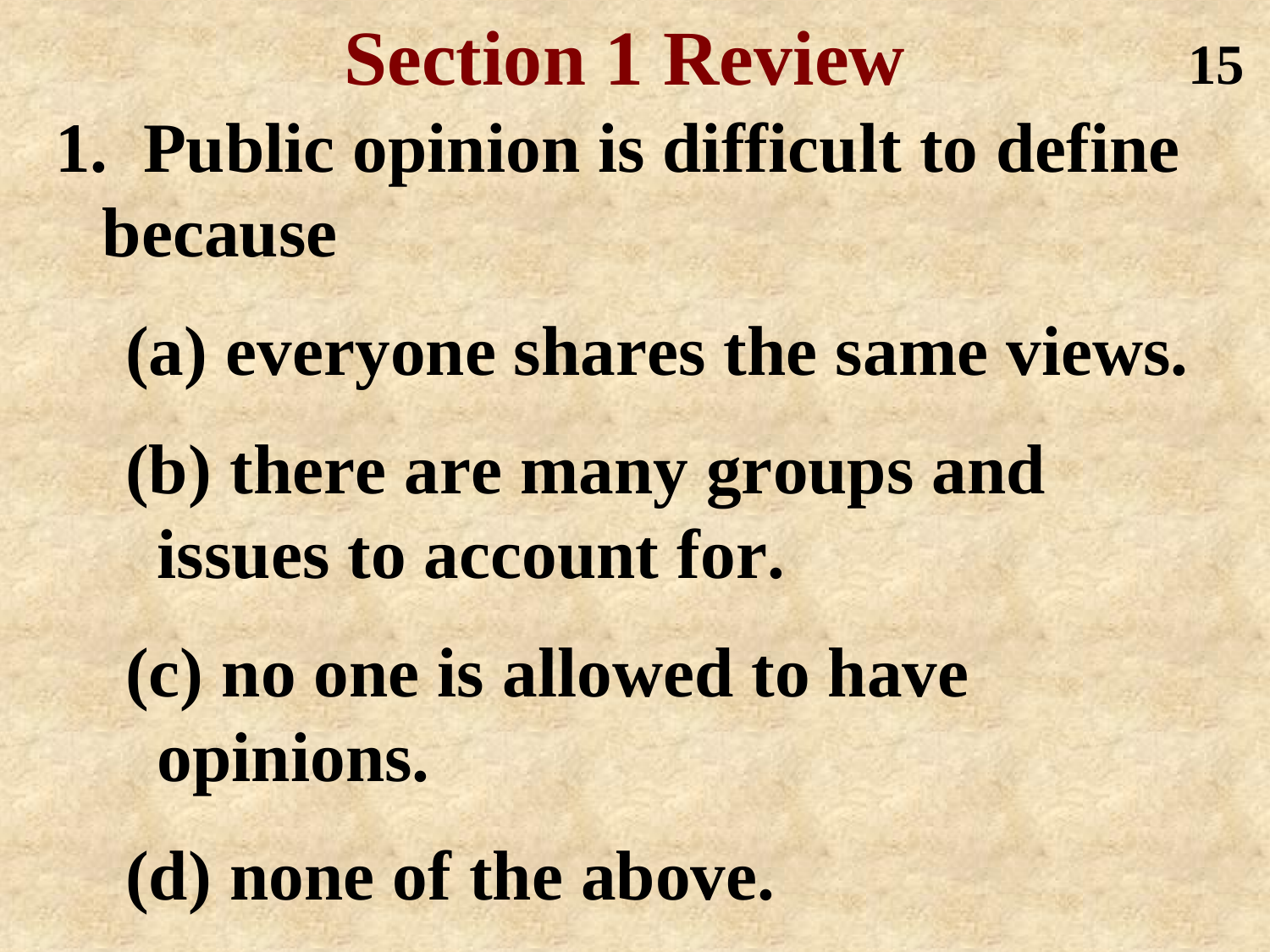# **Section 1 Review**

**16**

**2. The mass media consist of (a) friends and family. (b) neighbors. (c) newspapers, magazines, television, and the Internet. (d) peer groups.**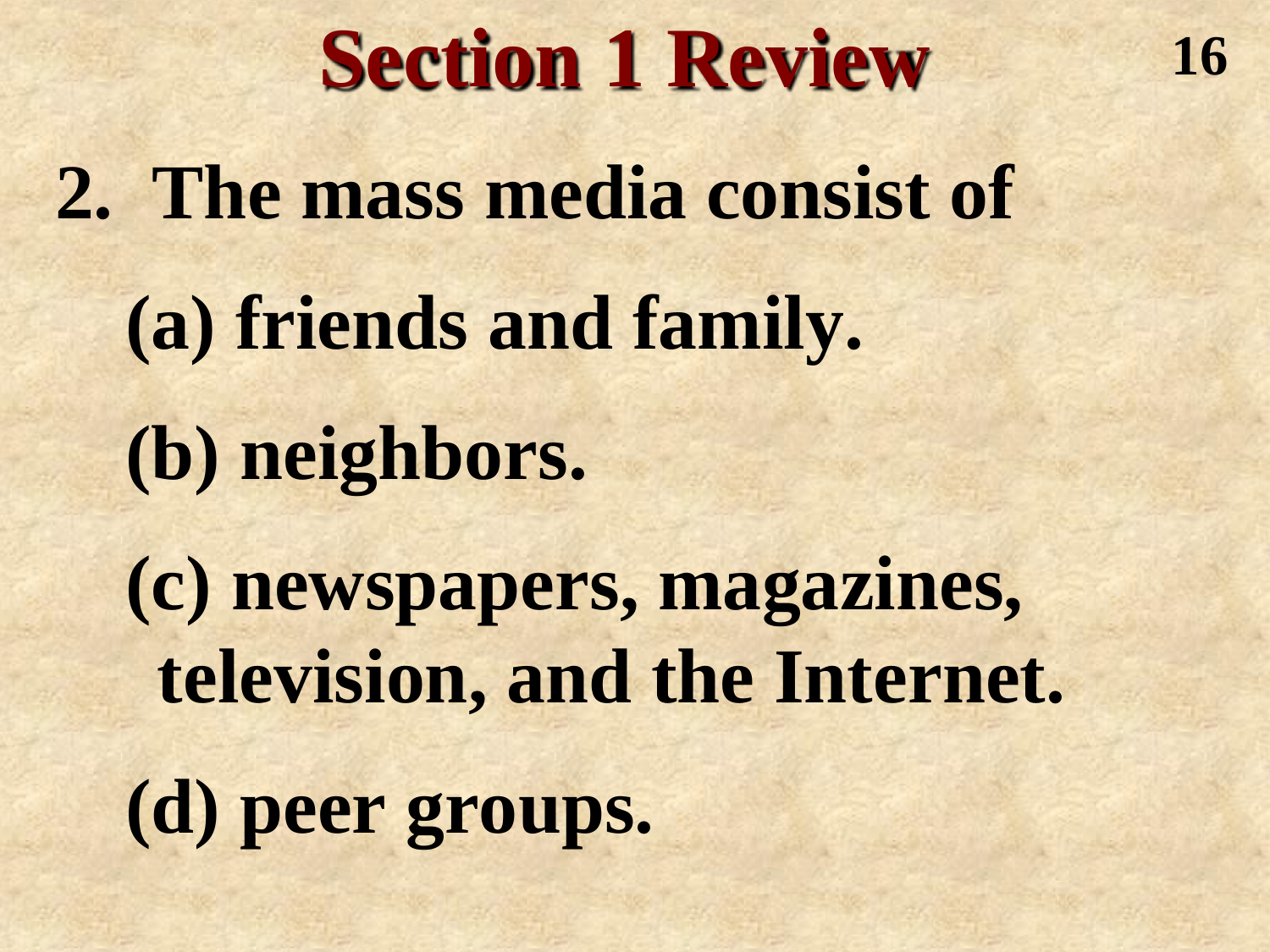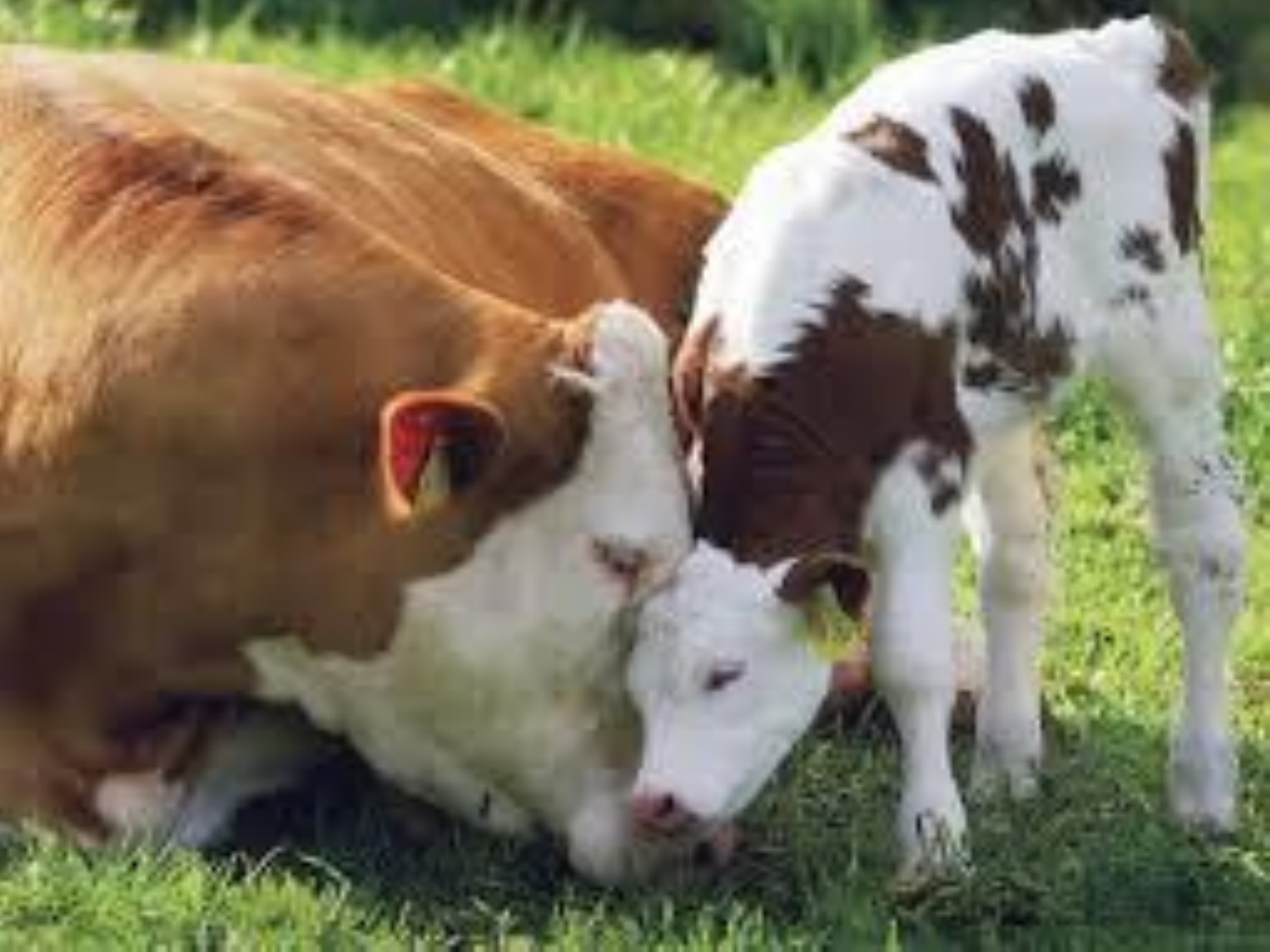#### **Measuring Public Opinion 17**

- **What are the challenges involved in measuring public opinion?**
- **Why are opinion polls the best measure of public opinion?**
- **What are the five steps in the polling process?**
- **What are the challenges of evaluating polls?**
- **What are the limits on the impact of public opinion in a democracy?**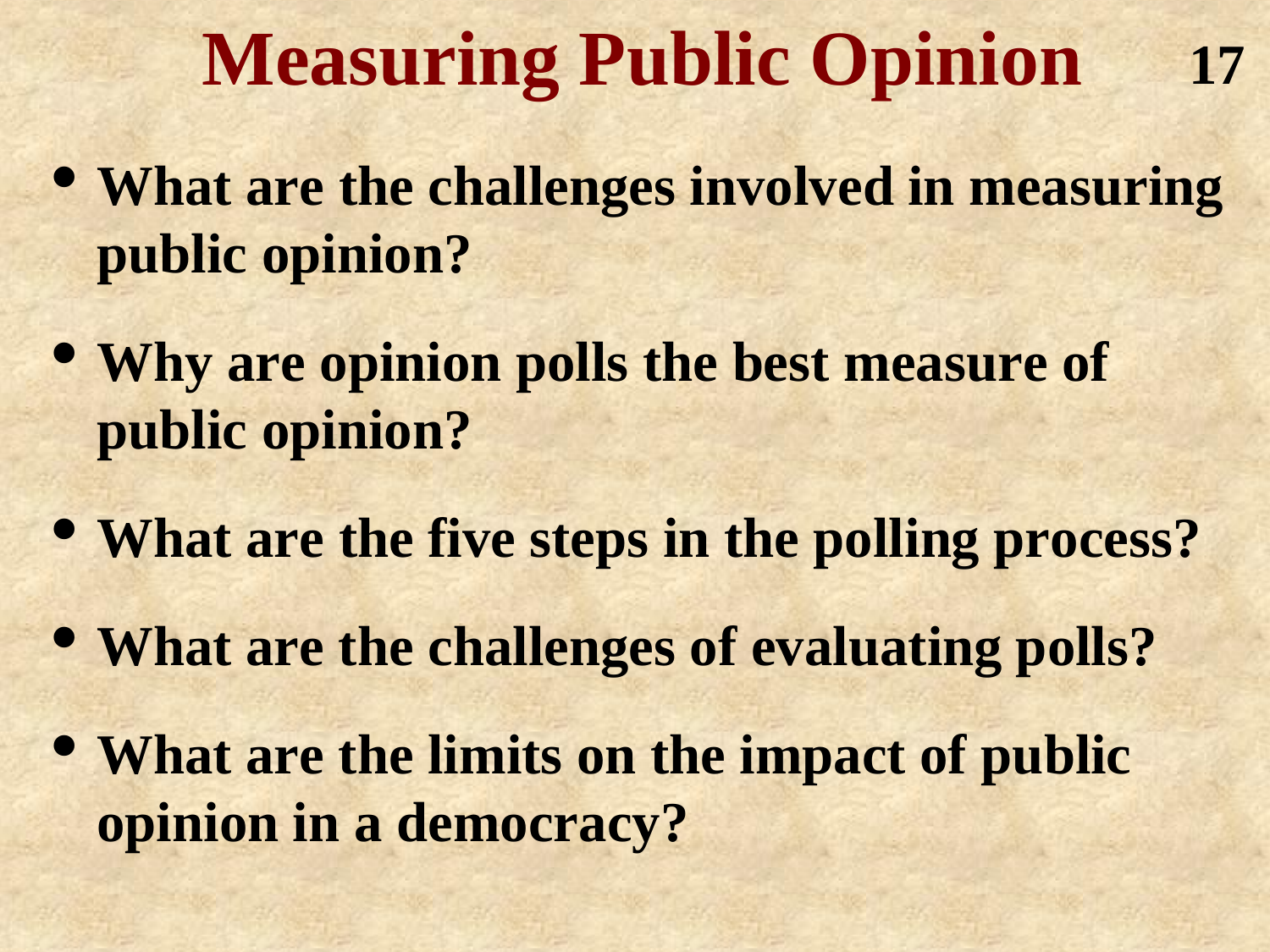#### **Measuring Public Opinion 18**

## **Elections**

•**Candidates who win an election are said to have a mandate, or a command from the electorate, to carry out campaign promises. In reality, however, election results are seldom an accurate measure of public opinion.**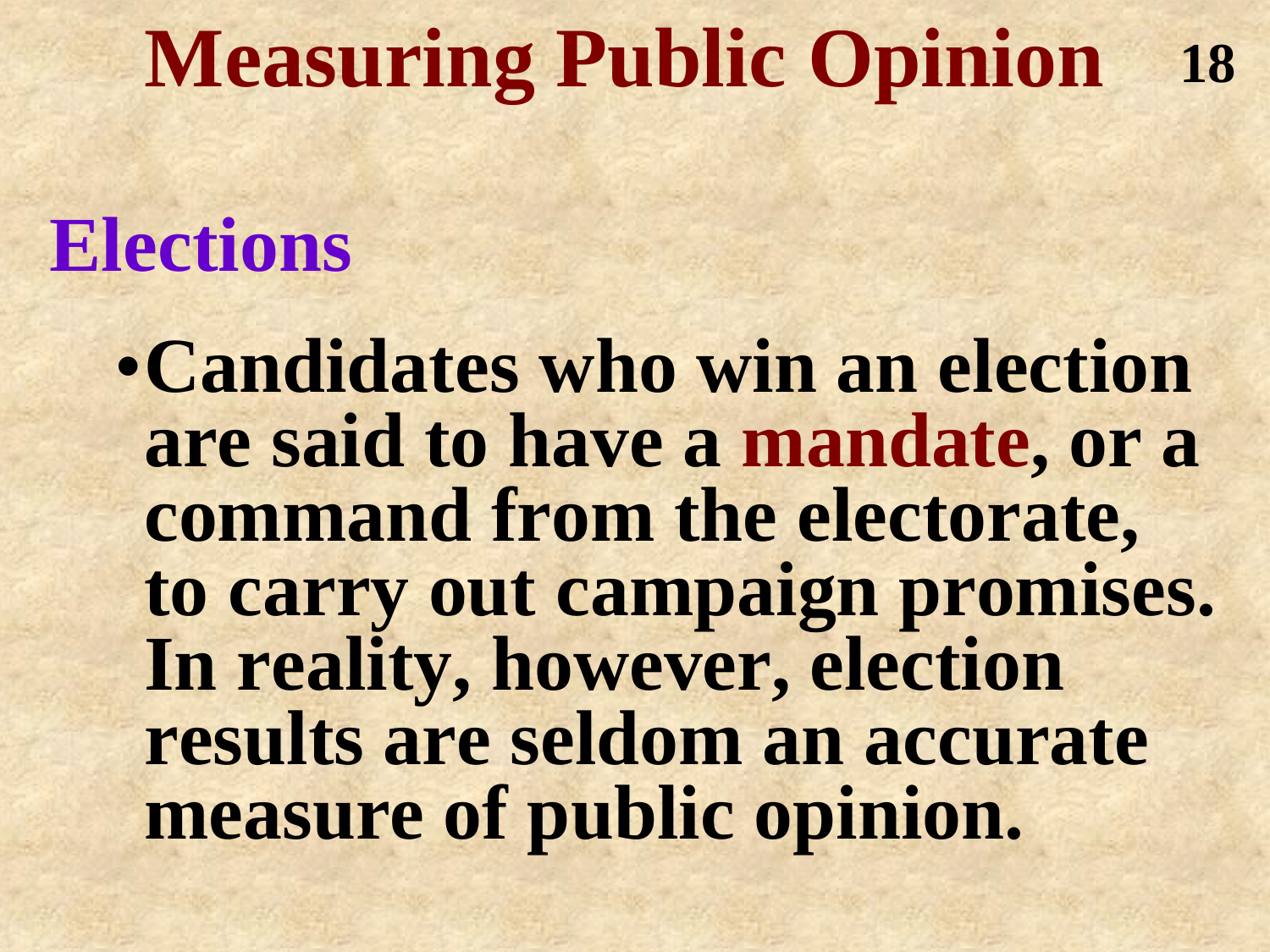## **Measuring Public Opinion (continued)**

**19**

**Interest Groups**

•**Interest groups are private organizations whose members share certain views and work to shape public policy. Interest groups are a chief means by which public opinion is made known.**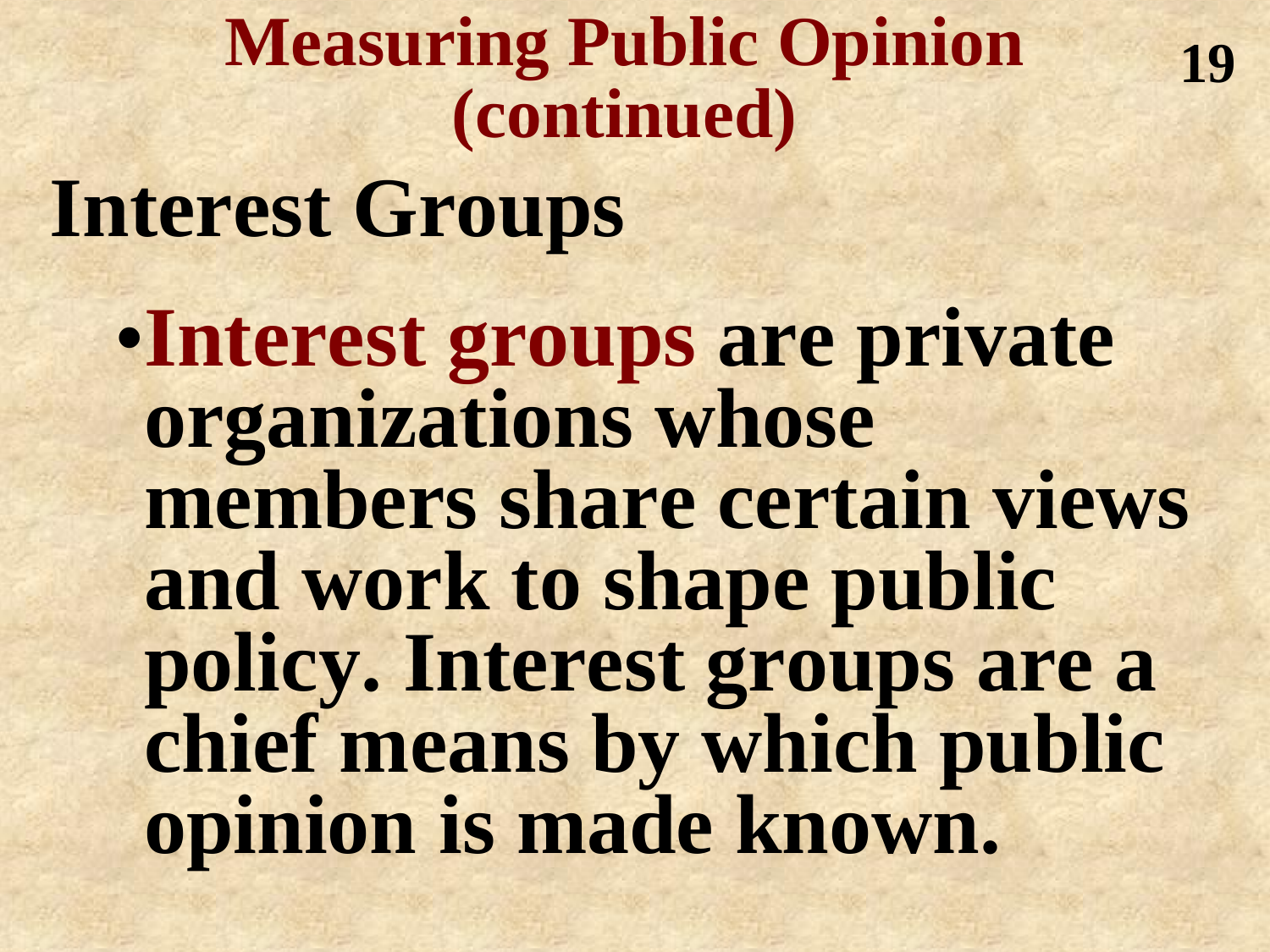

### **Senator Timothy Scott**

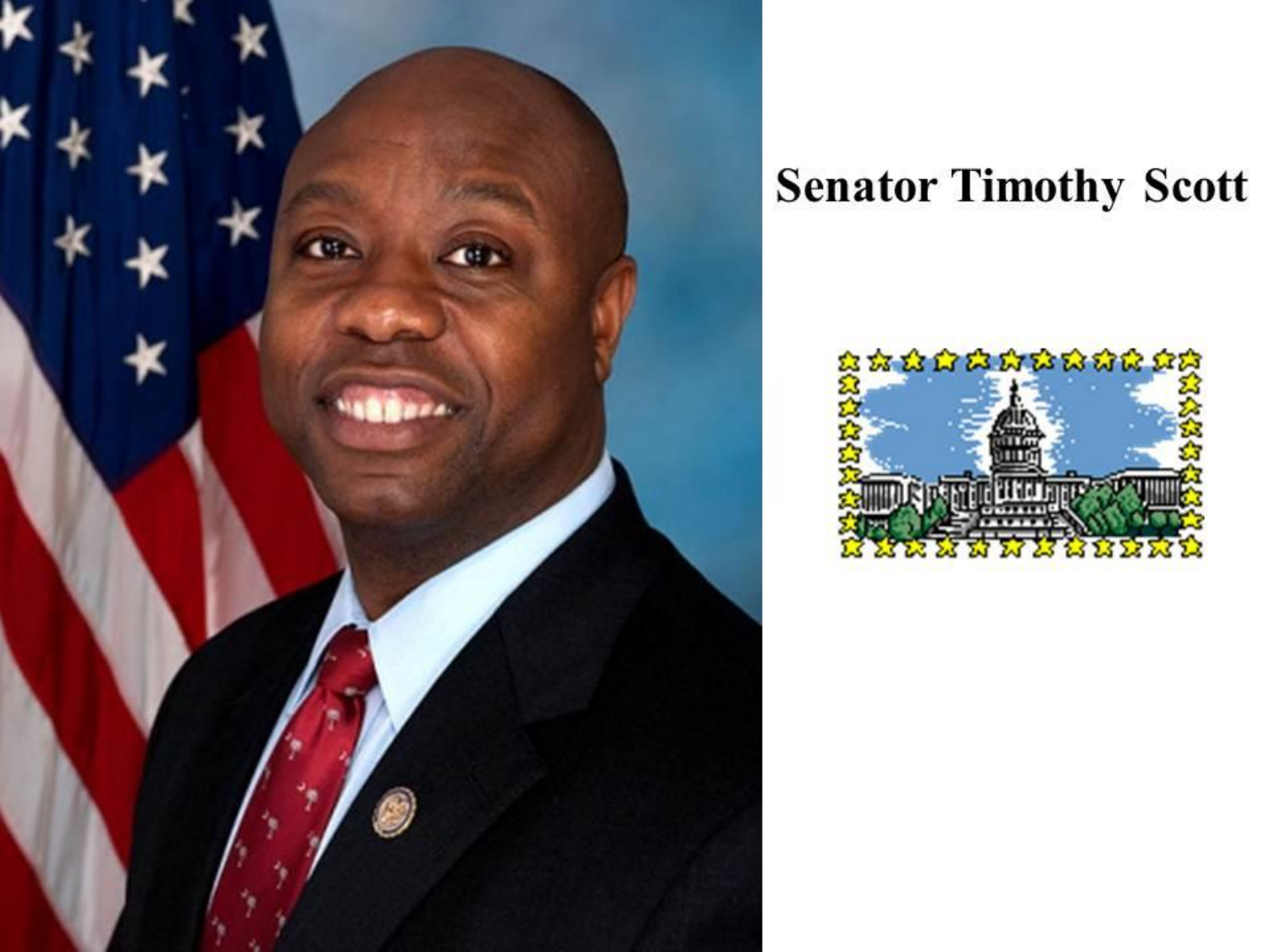## **Measuring Public Opinion (continued)**

**20**

# **The Media**

•**The media are frequently described as "mirrors" as well as "molders" of opinion.**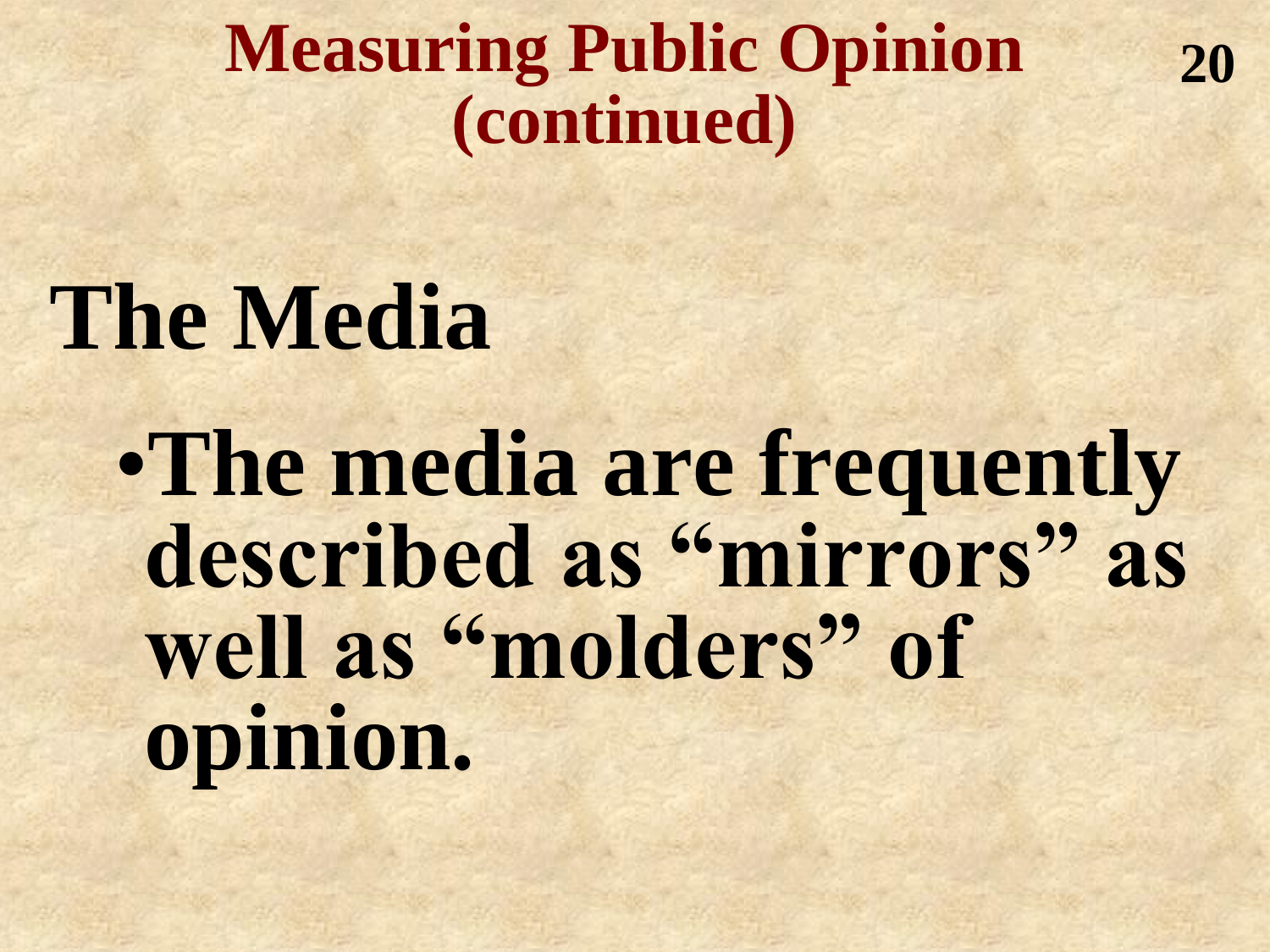## **Measuring Public Opinion (continued)**

**21**

## **Personal Contacts**

•**Public officials rely on frequent and wide-ranging contacts with their constituents, such as reading their mail, answering calls, and meeting people in public.**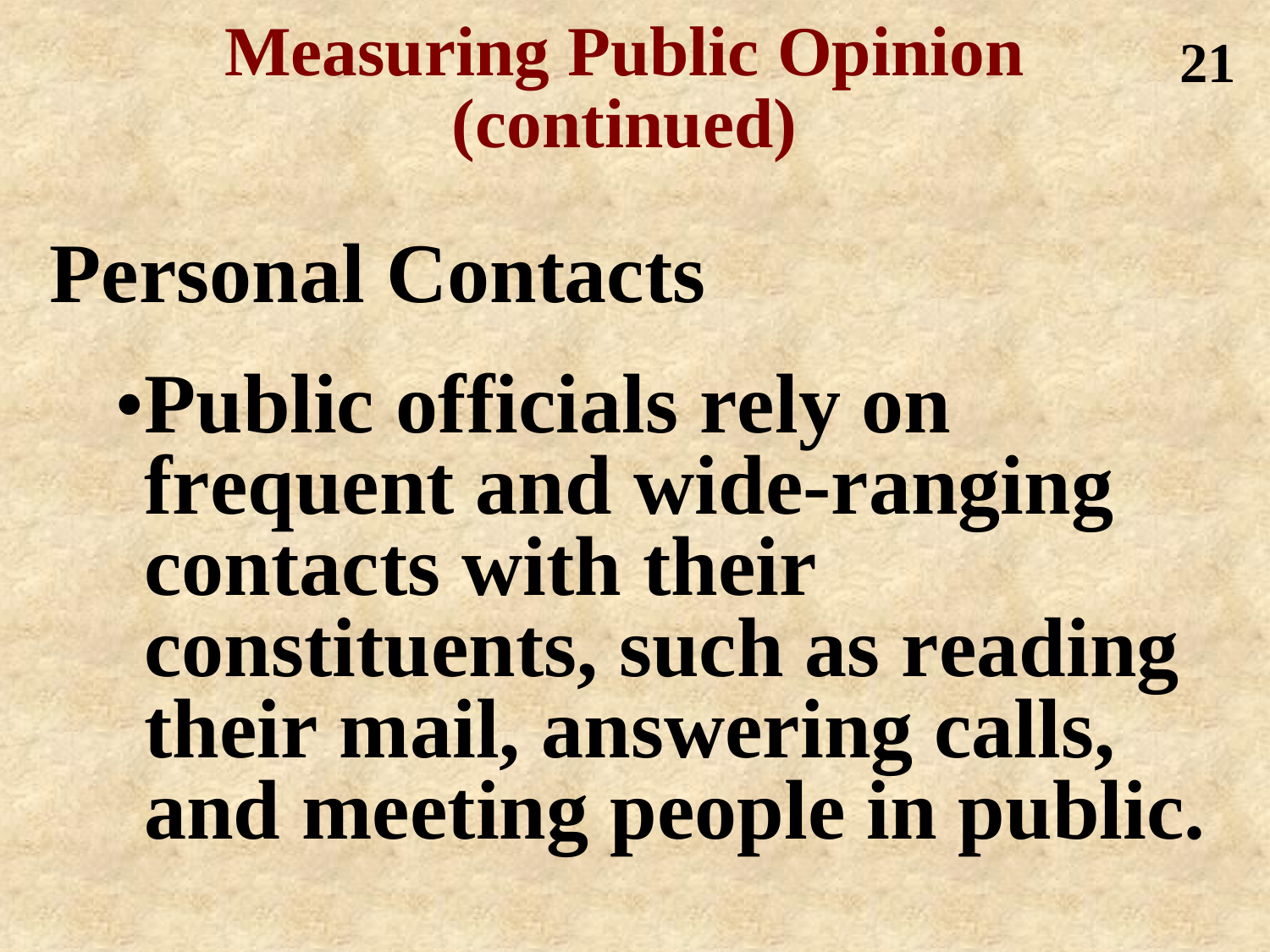**Polls—The Best Measure Straw Votes Public opinion is best measured by public opinion polls, devices that attempt to collect information by asking people questions. 22**

- **A straw vote is a method of polling that seeks to read the public's mind simply by asking the same question of a large number of people.**
- **The straw-vote technique is highly unreliable, however.**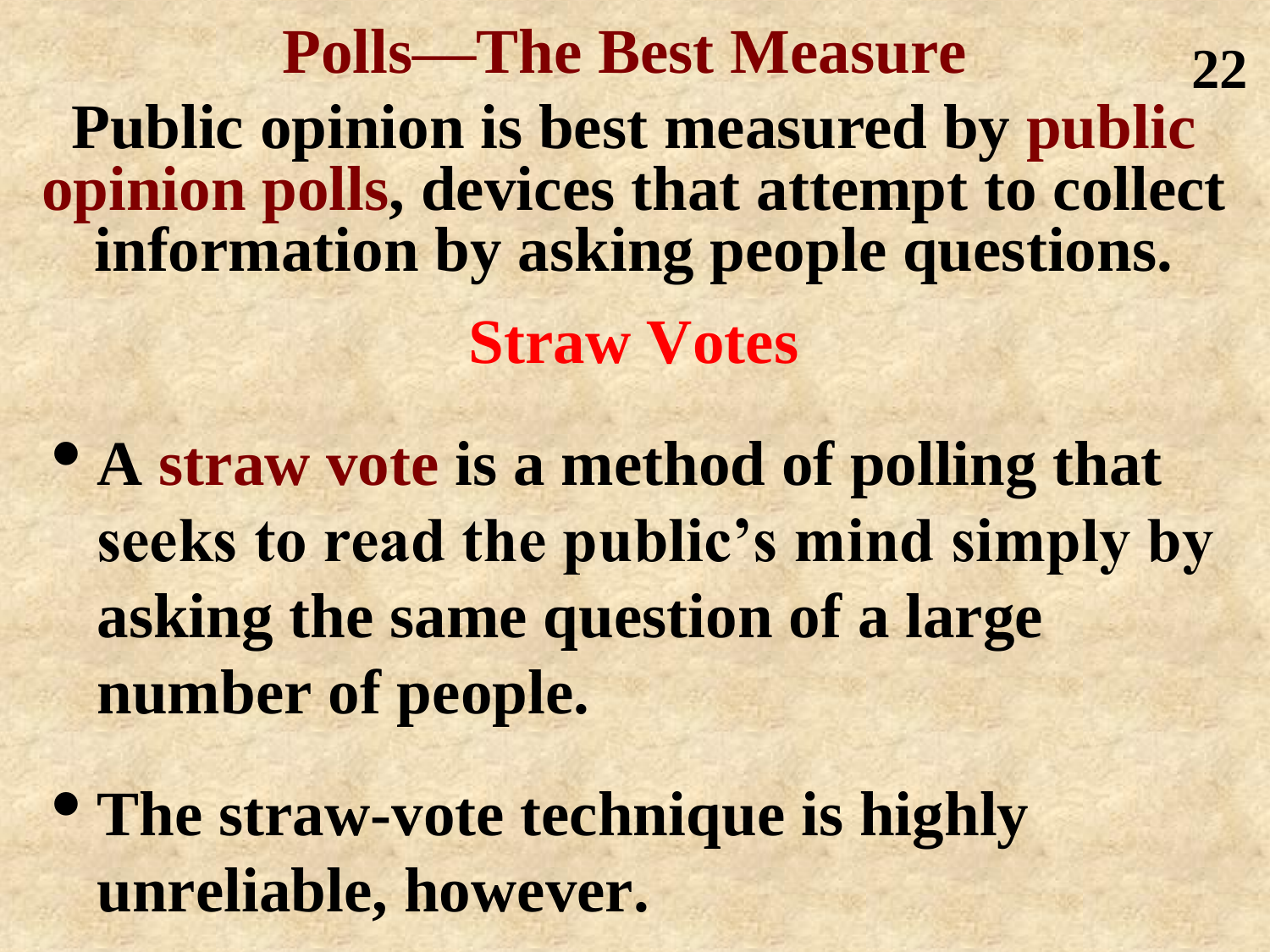**Polls—The Best Measure (continued) Public opinion is best measured by public opinion polls, devices that attempt to collect information by asking people questions. 23**

**Scientific Polling**

• **Serious efforts to take the public's pulse on a scientific basis date from the 1930s.**

• **There are now more than 1,000 national and regional polling organizations in this country, with at least 200 of these polling political preferences.**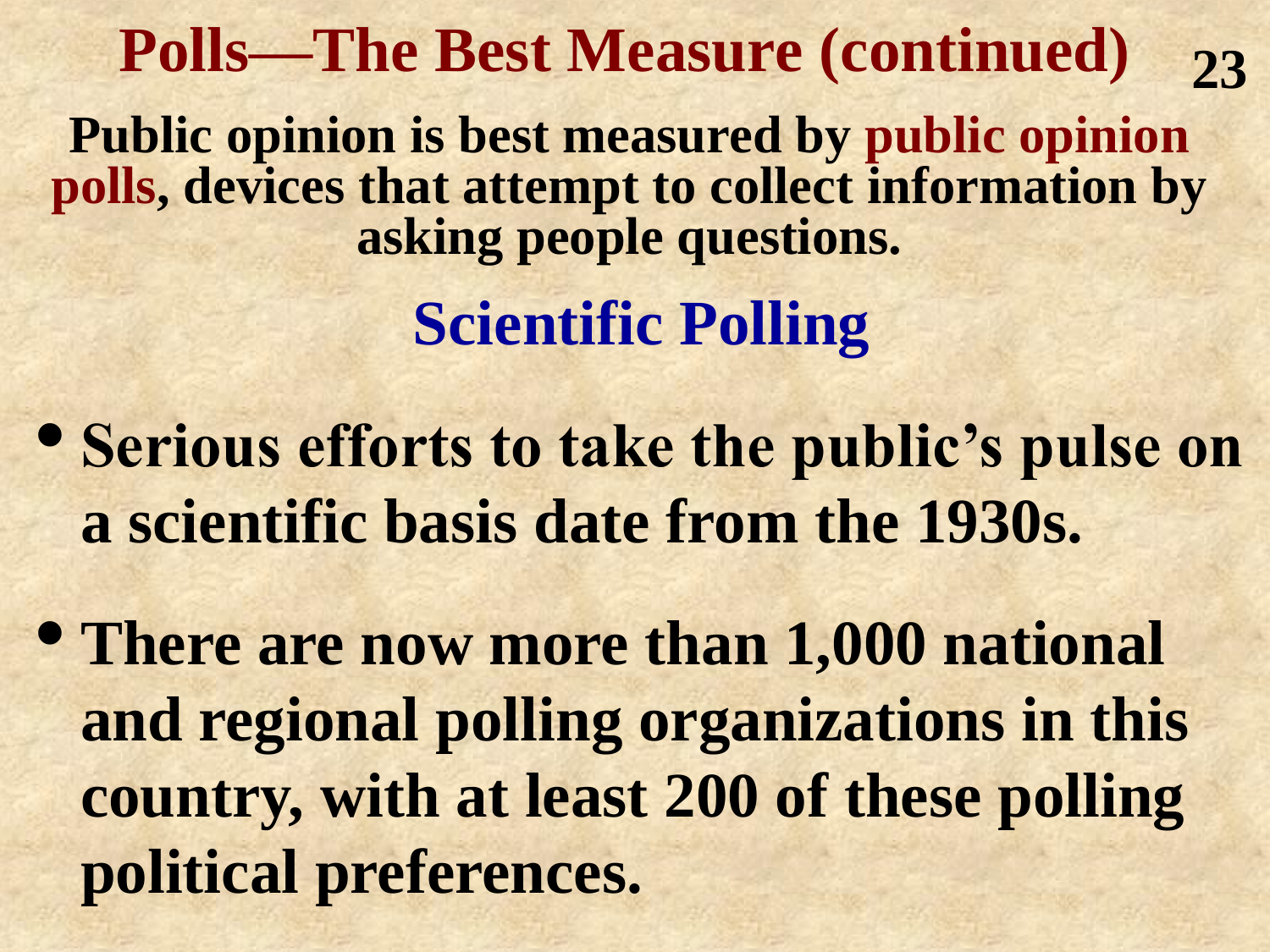

#### **Senator Lindsey Graham**

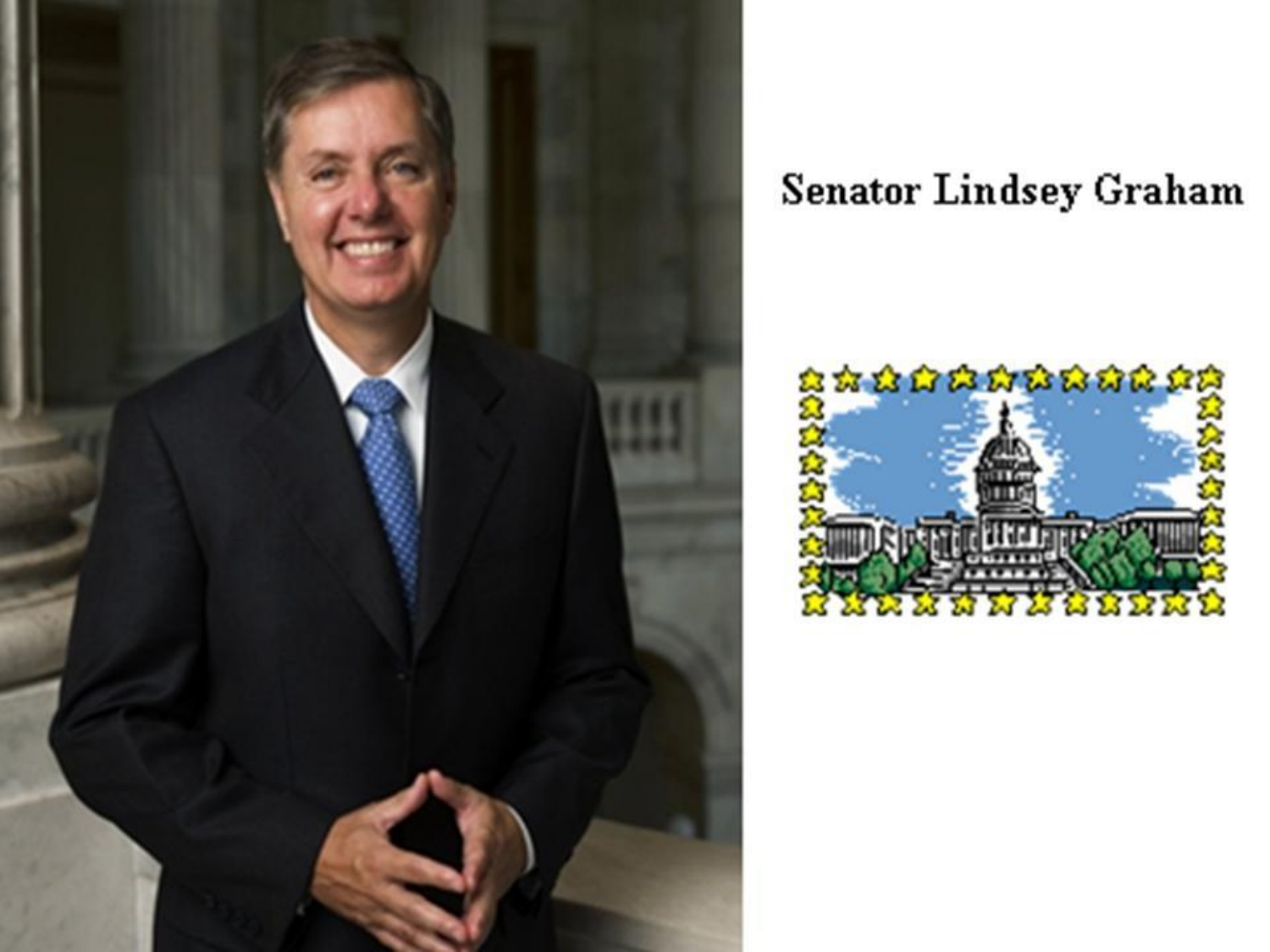**The Polling Process 24 Five steps in the Polling Process**

# **1. Defining the Universe**

•**The** *universe* **is a term that**  means the whole **population that the poll aims to measure.**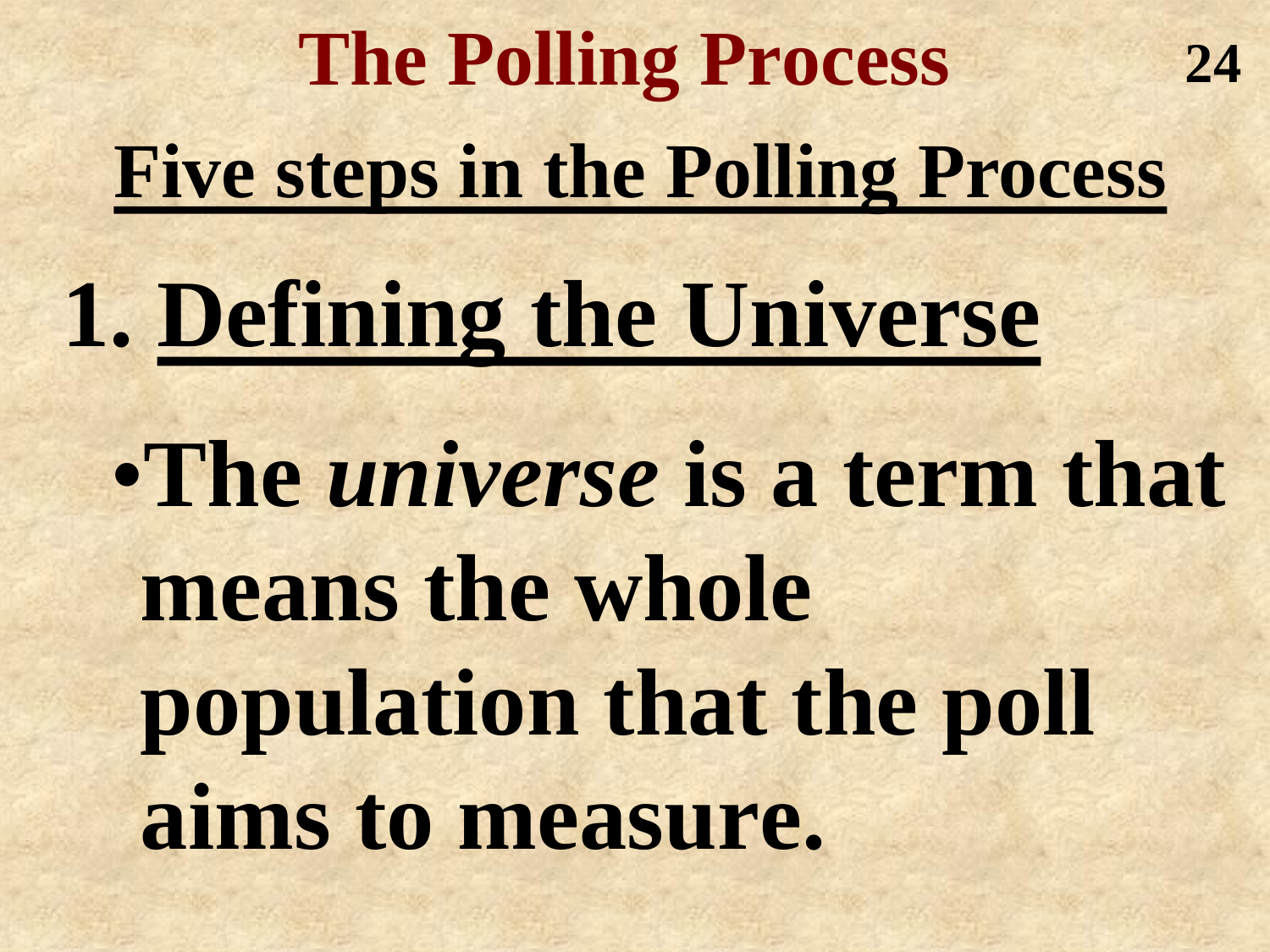## **The Polling Process (continued) 2. Constructing a Sample Five steps in the Polling Process**

**25**

•**A sample is a representative slice of the total universe. Most professional pollsters draw a random sample, also called a probability sample. A quota sample is one that is deliberately constructed to reflect several of the major characteristics of a given universe.**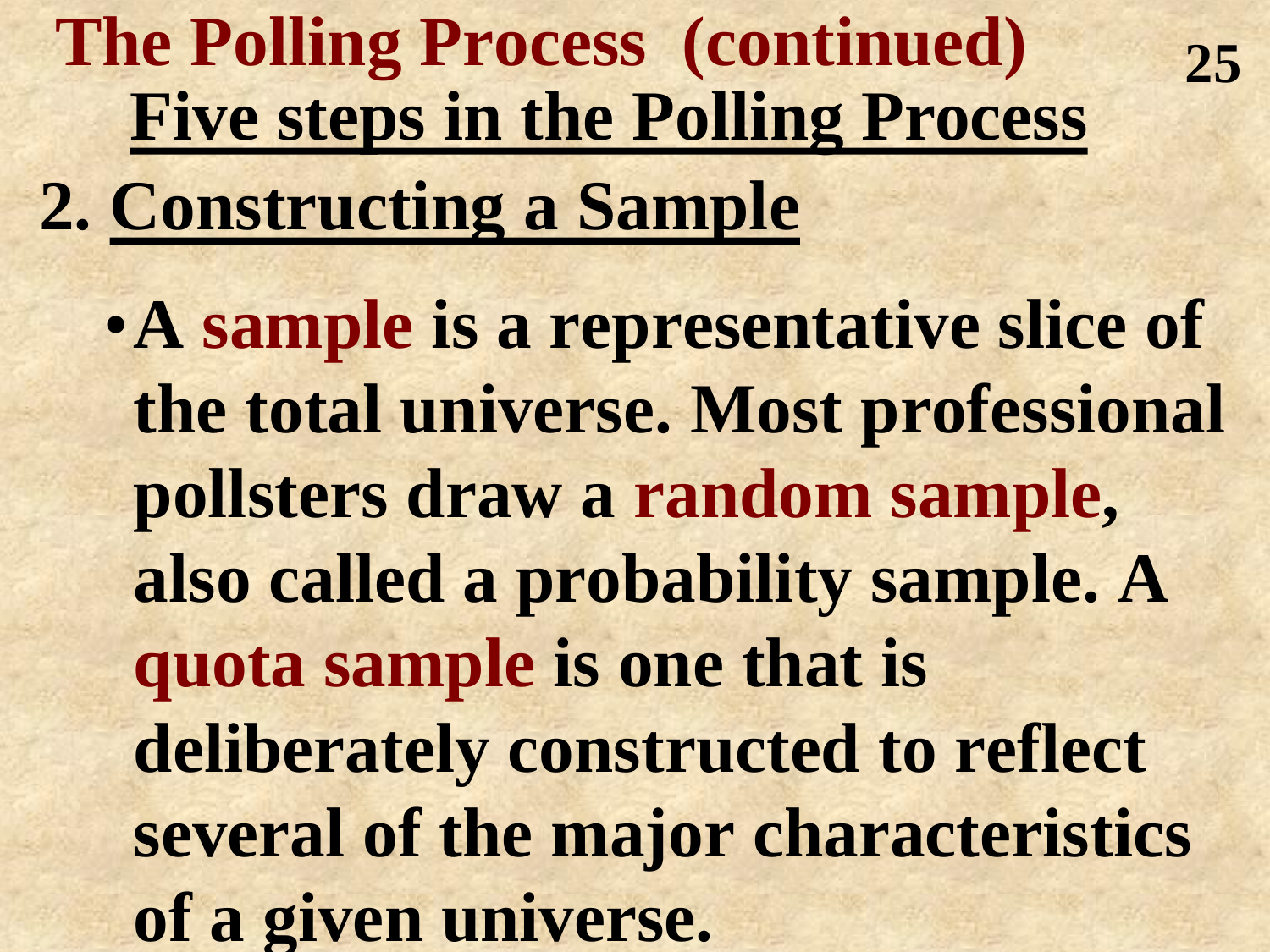**The Polling Process (continued) 26 Five steps in the Polling Process**

## **3. Preparing Valid Questions**

•**The way in which questions are worded is very important. Wording can affect the reliability of any poll.**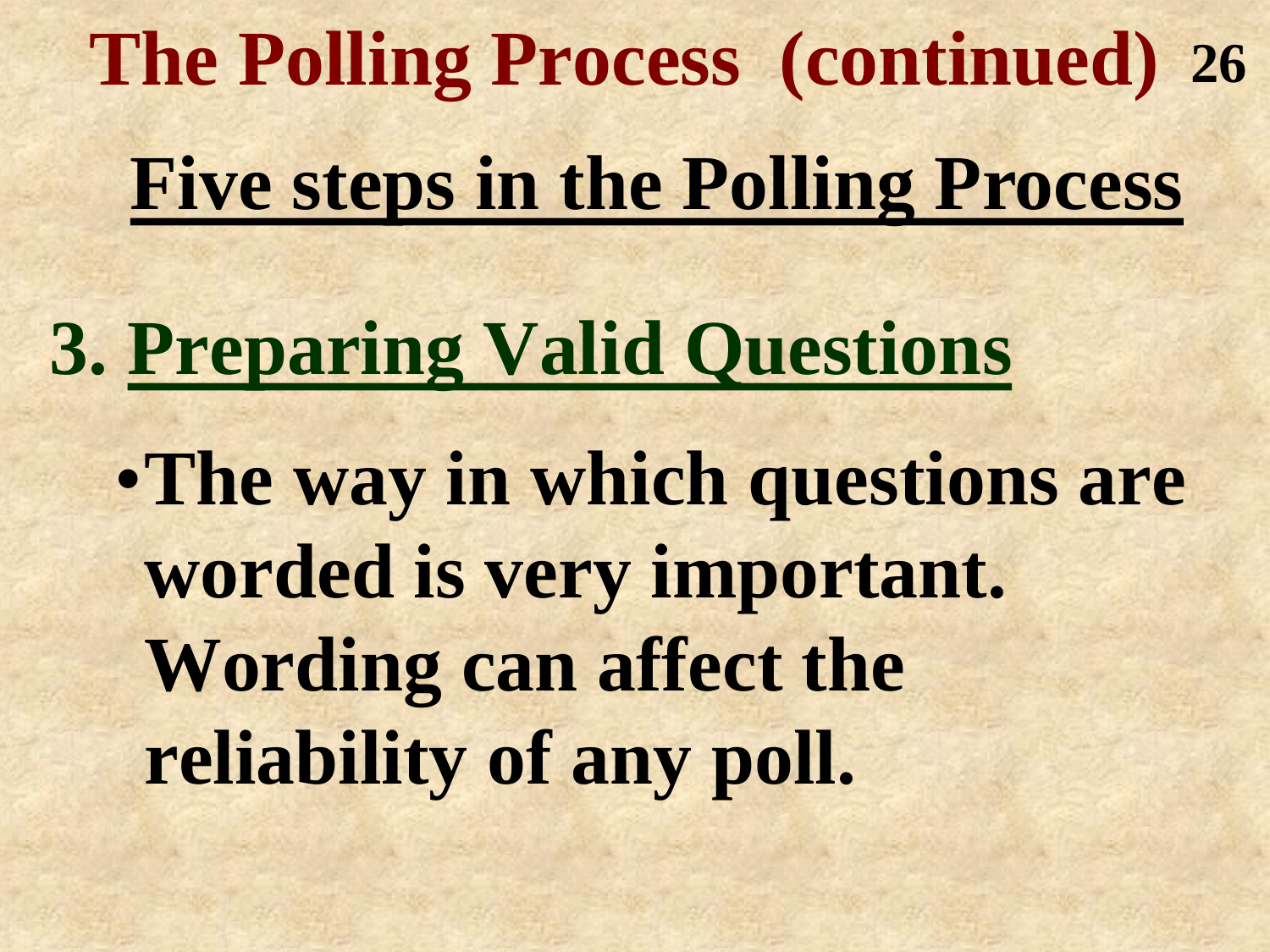**The Polling Process (continued) 27 4. Interviewing Five steps in the Polling Process**

•**Pollsters communicate with the sample respondents using various methods including person-to-person interviews, telephone calls, and mail surveys.**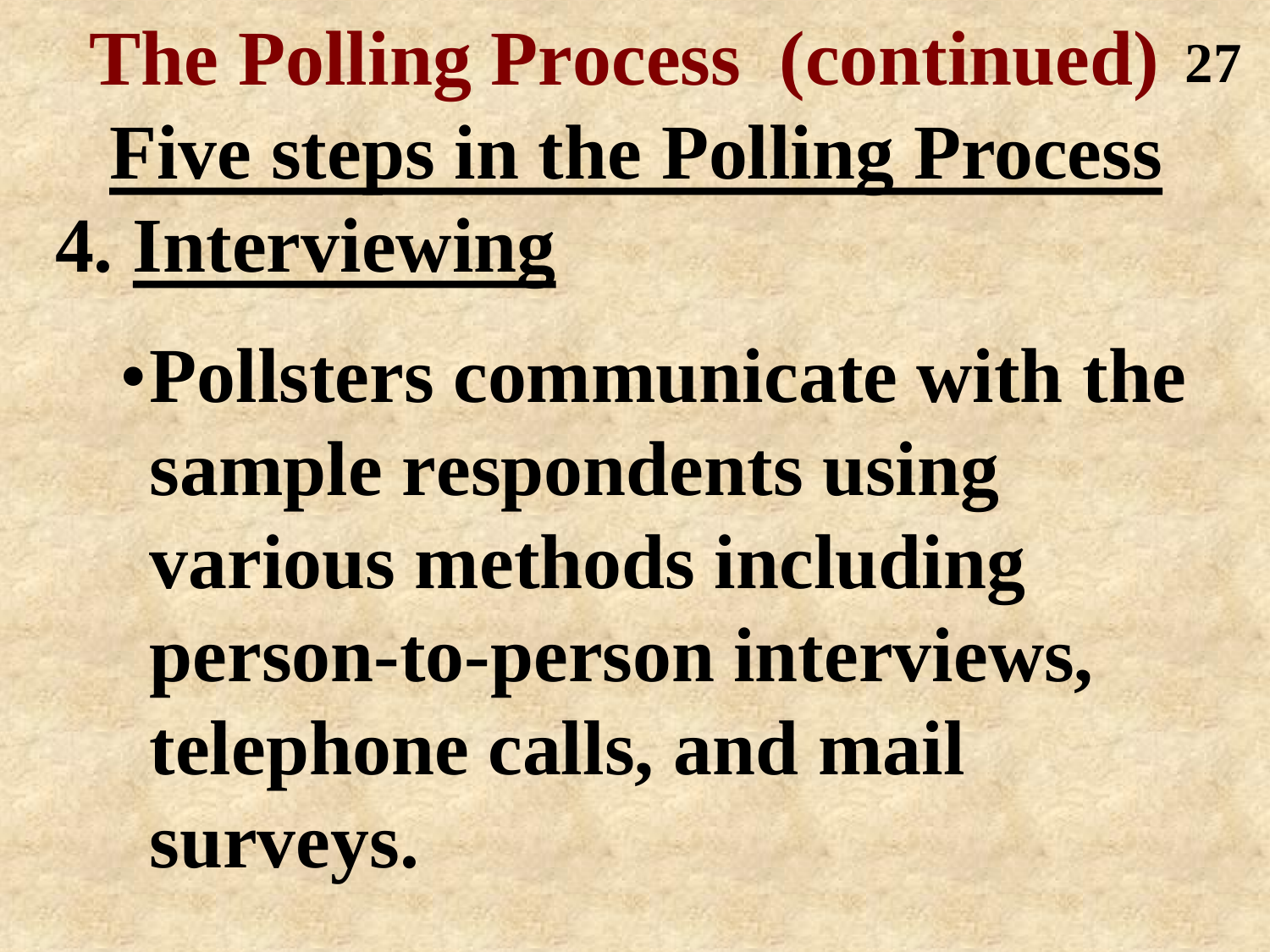**The Polling Process (continued) 28 Five steps in the Polling Process**

**5. Reporting**

•**Pollsters use computers to store and manipulate data, which helps them analyze and report the results of the poll.**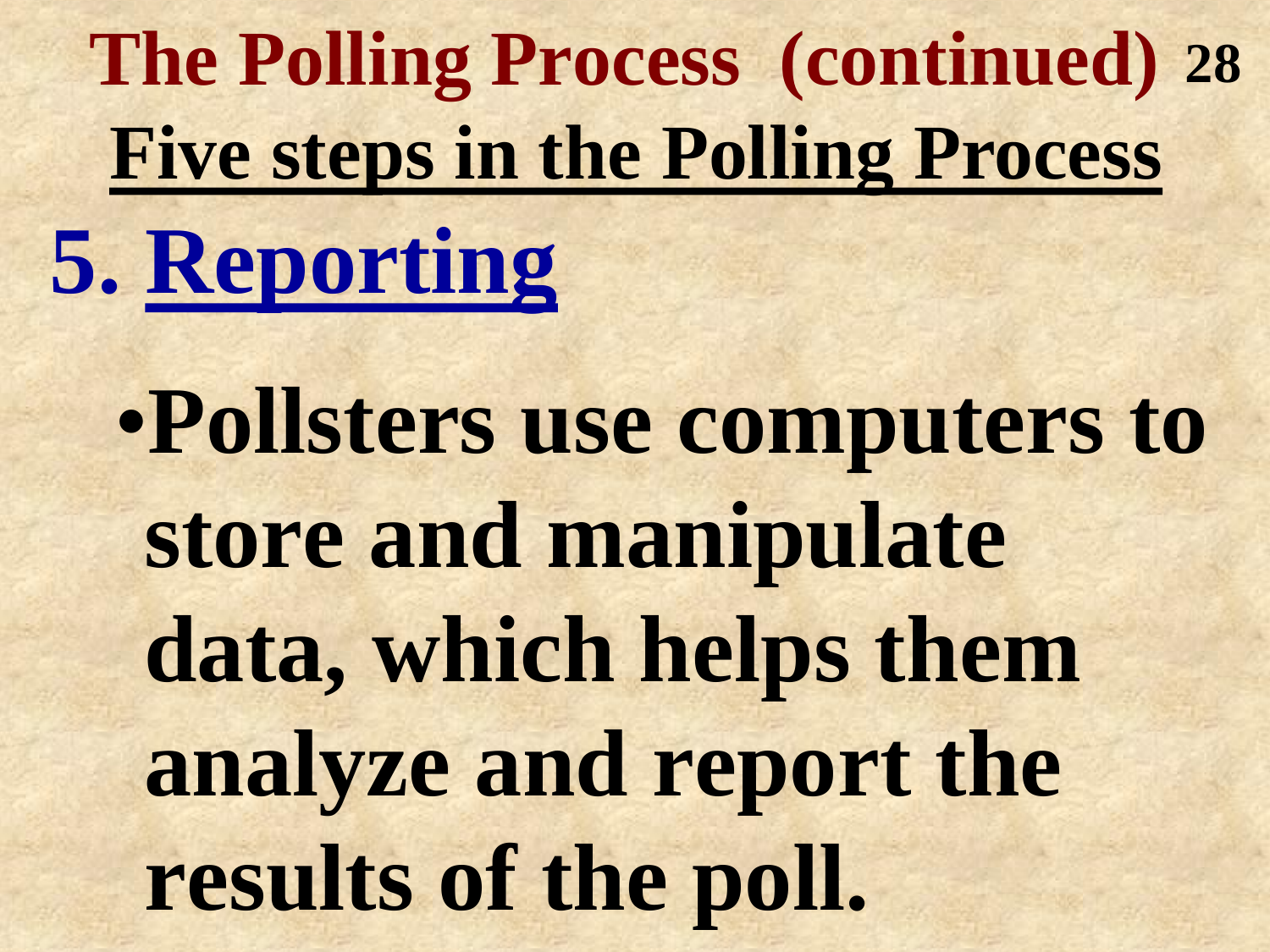**Evaluating Polls and Their Limit on Public Opinion Evaluating Polls 29**

- •**On balance, most national and regional polls are fairly reliable. Still, they are far from perfect.**
- •**Potential problems with polls include their inability to measure the intensity, stability, and relevance of the opinions they report.**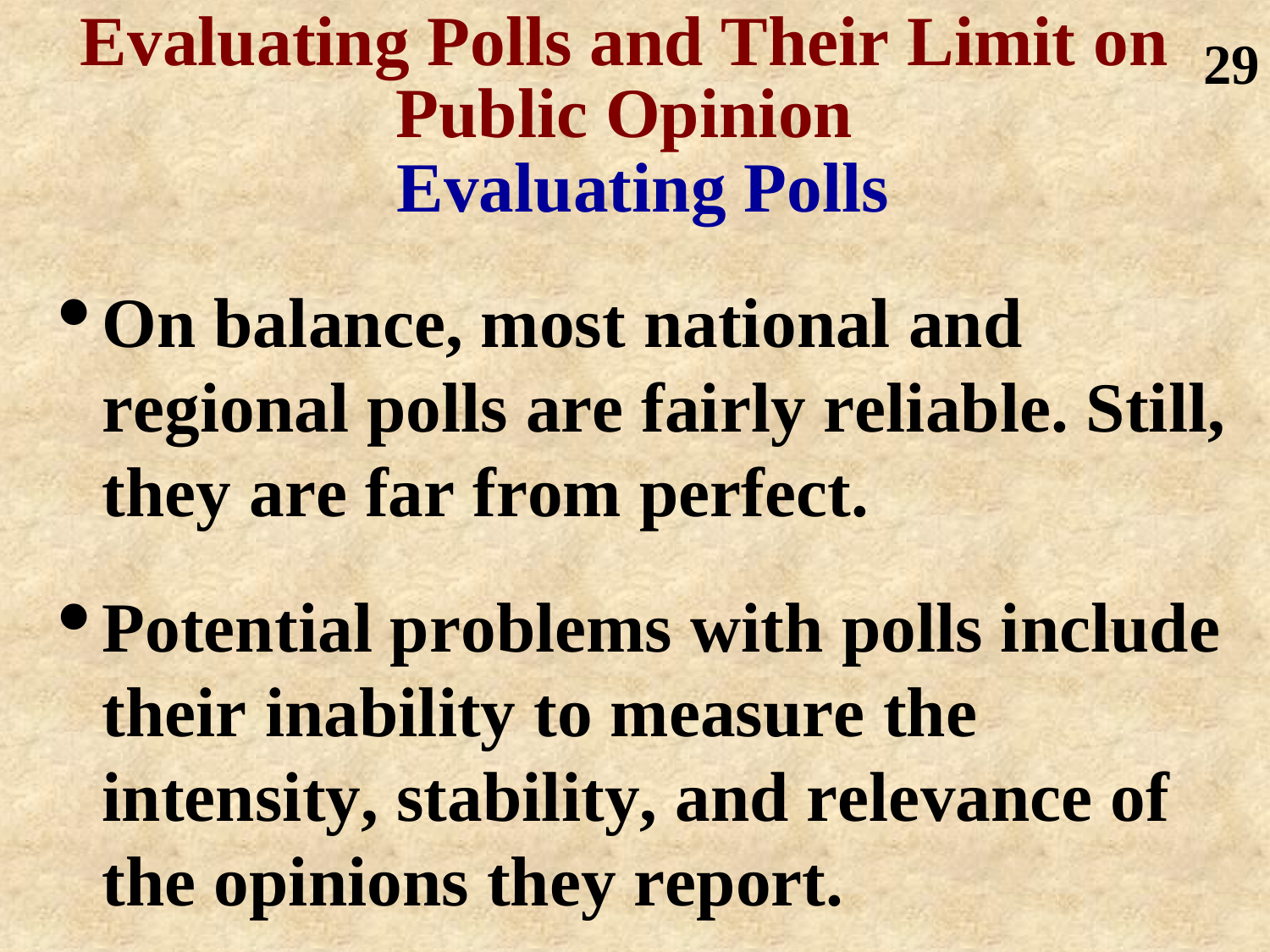**Evaluating Polls and Their Limit on 30Public Opinion (continued)**

**Evaluating Polls (continued)**

•**Another potential problem is that polls and pollsters are sometimes said to shape the opinions they are supposed to measure.**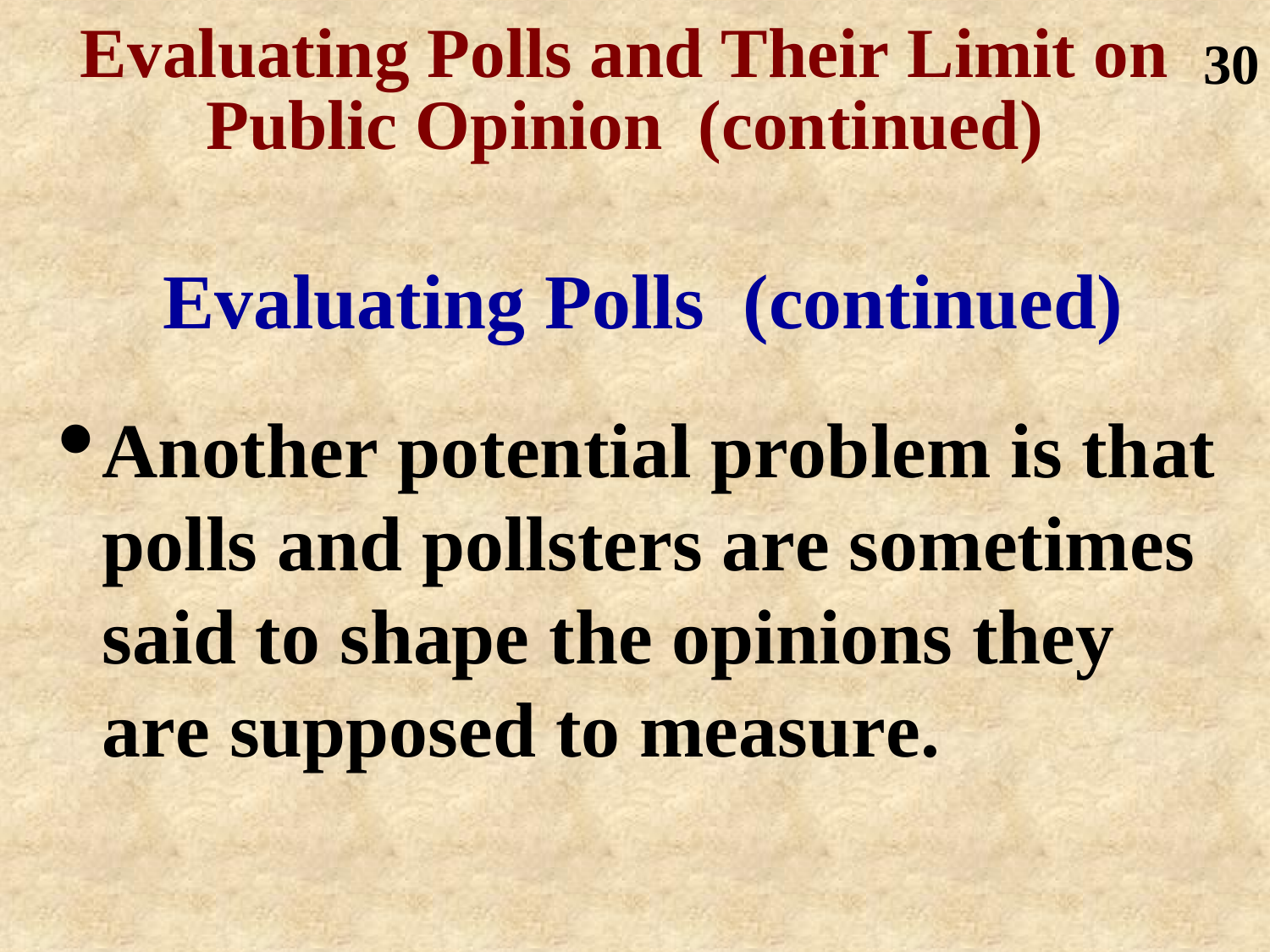

### **John Roberts**

### **Chief Justice of the Supreme Court**

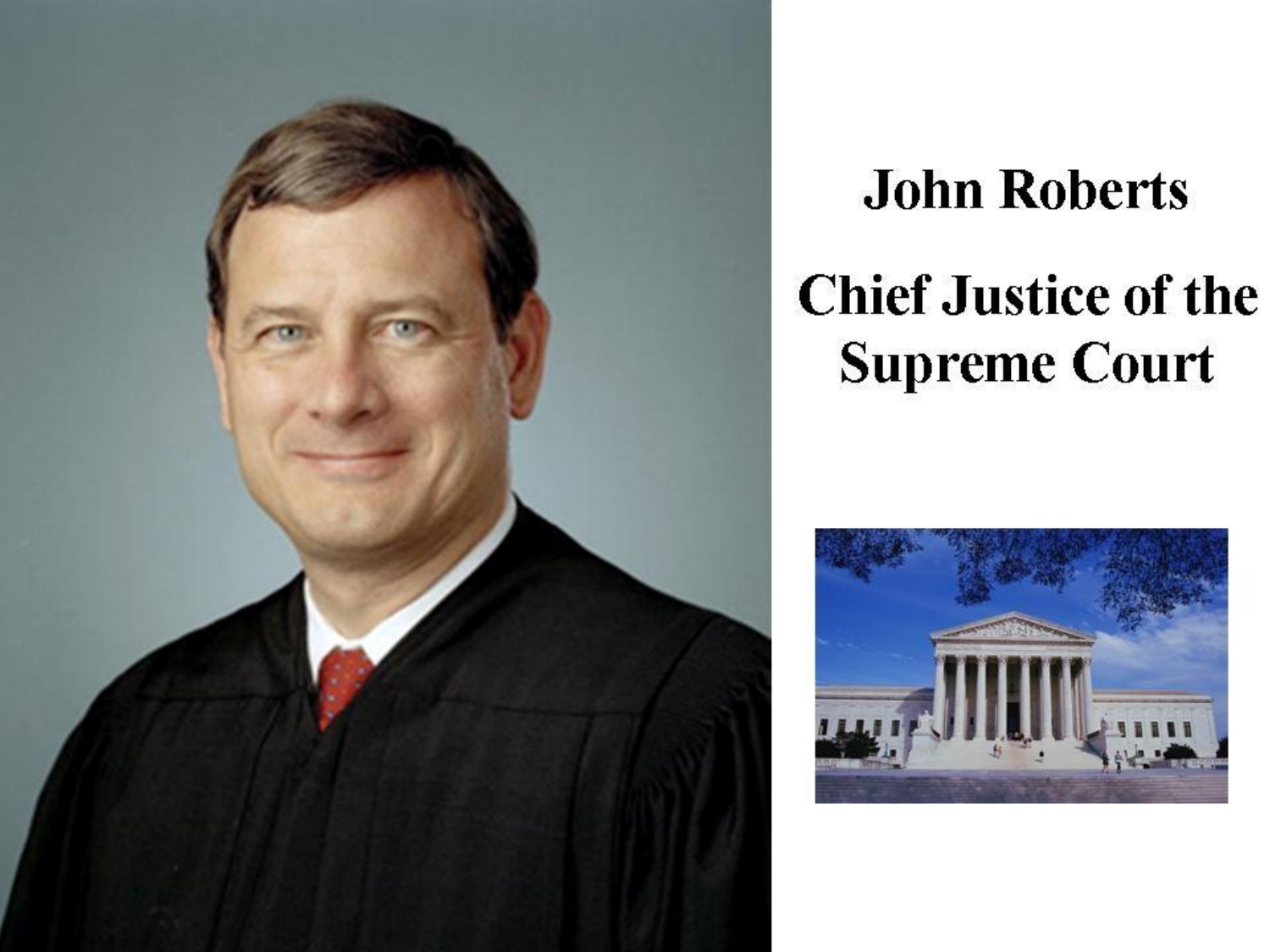## **Evaluating Polls and Their Limit on 31Public Opinion (continued)**

**Limits on the Impact of Public Opinion**

•**Public opinion is the major, but by no means the only, influence on public policy in this country.**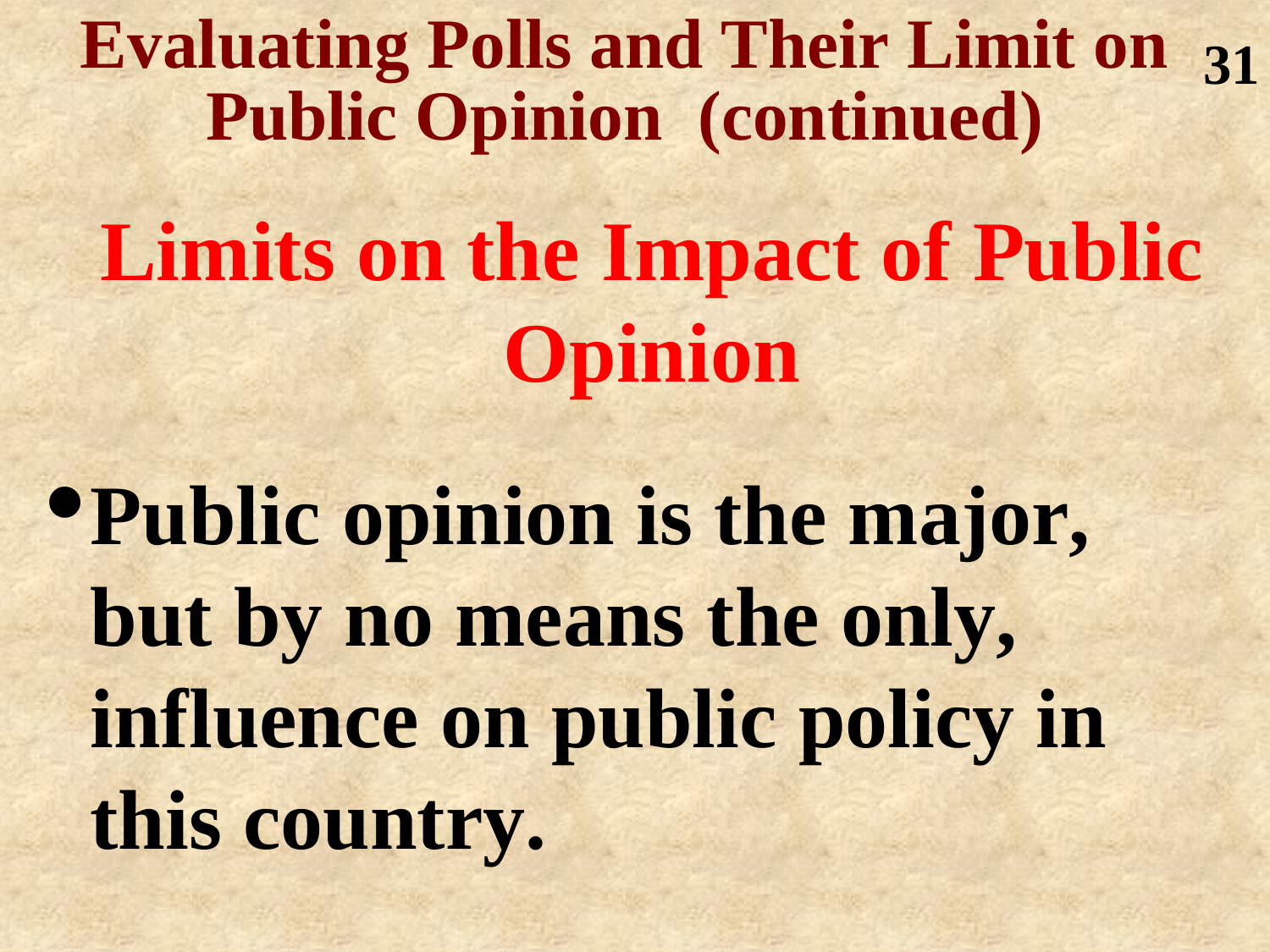**Evaluating Polls and Their Limit on 32Public Opinion (continued) Limits on the Impact of Public Opinion**

•**Much of the American political system is designed to protect minority interests against the excesses of majority views and actions.**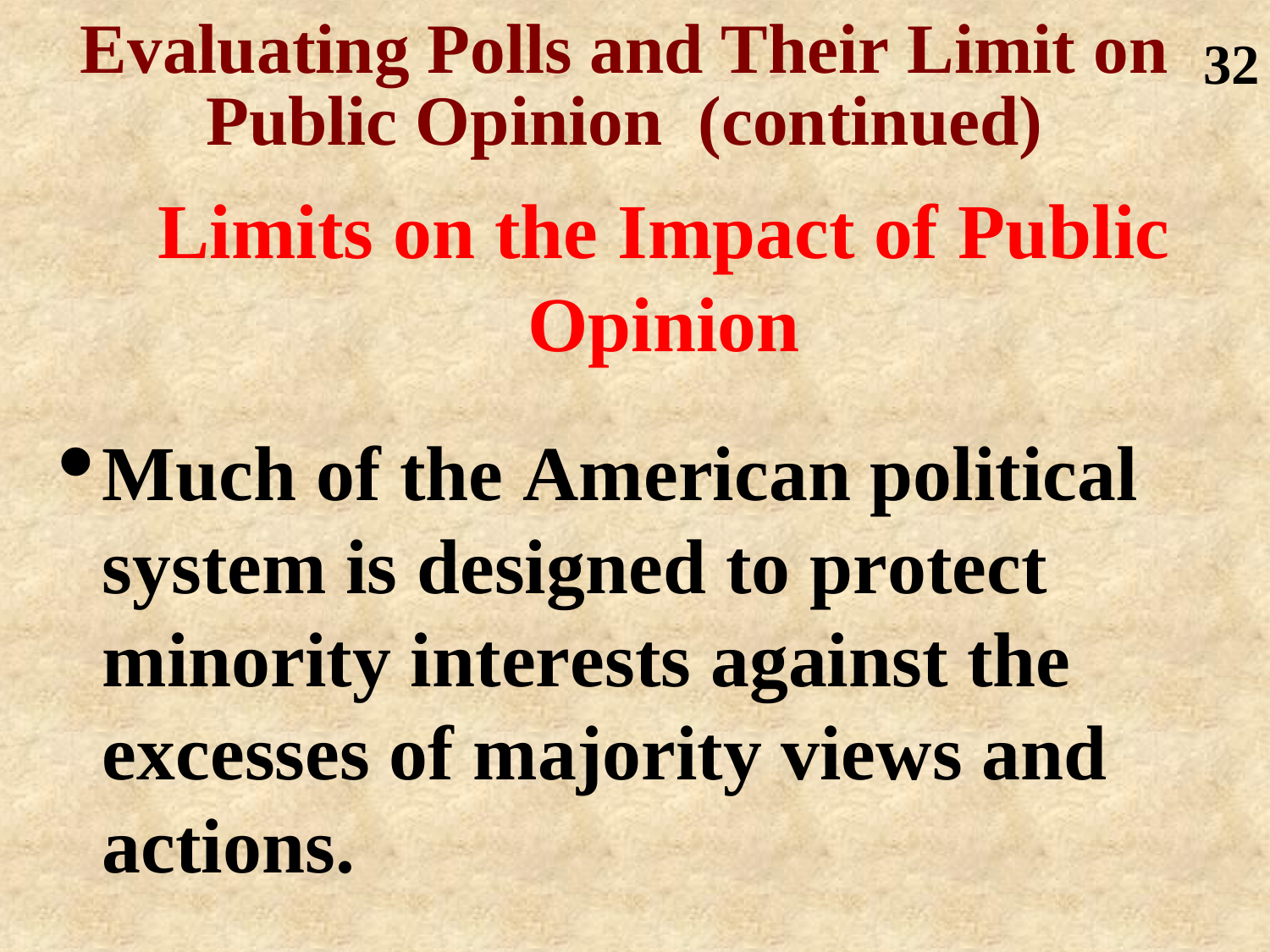## **Evaluating Polls and Their Limit on 33Public Opinion (continued)**

**Limits on the Impact of Public Opinion**

•**Finally, polls are not elections, nor are they substitutes for elections.**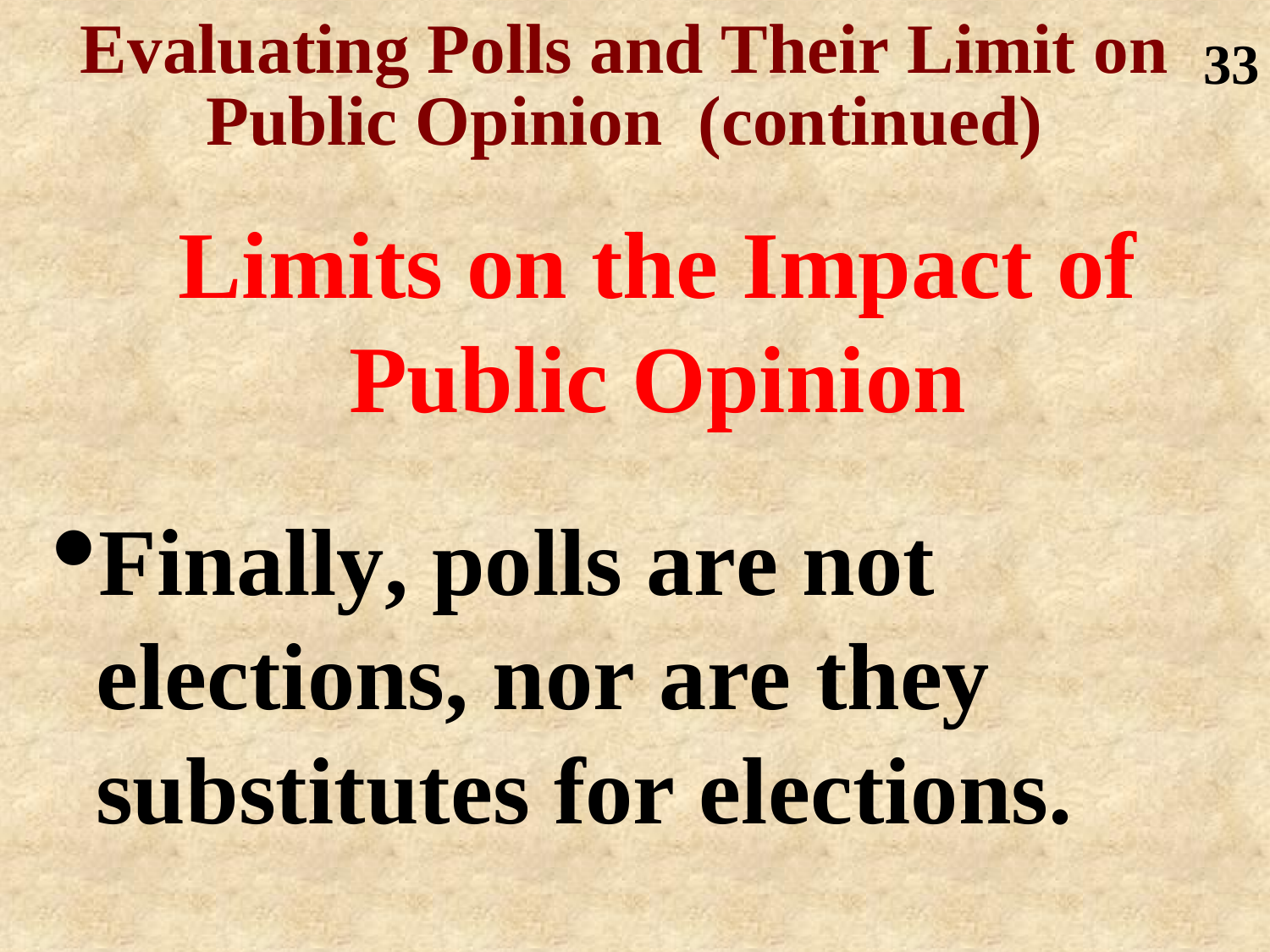## **Section 2 Review**

**1. A straw vote**

**(a) correctly predicted the outcome of the 1936 election.**

**(b) is a method of polling that asks a large amount of people the same question.**

**(c) is a very reliable type of polling. (d) measures the opinion of only the rural community.**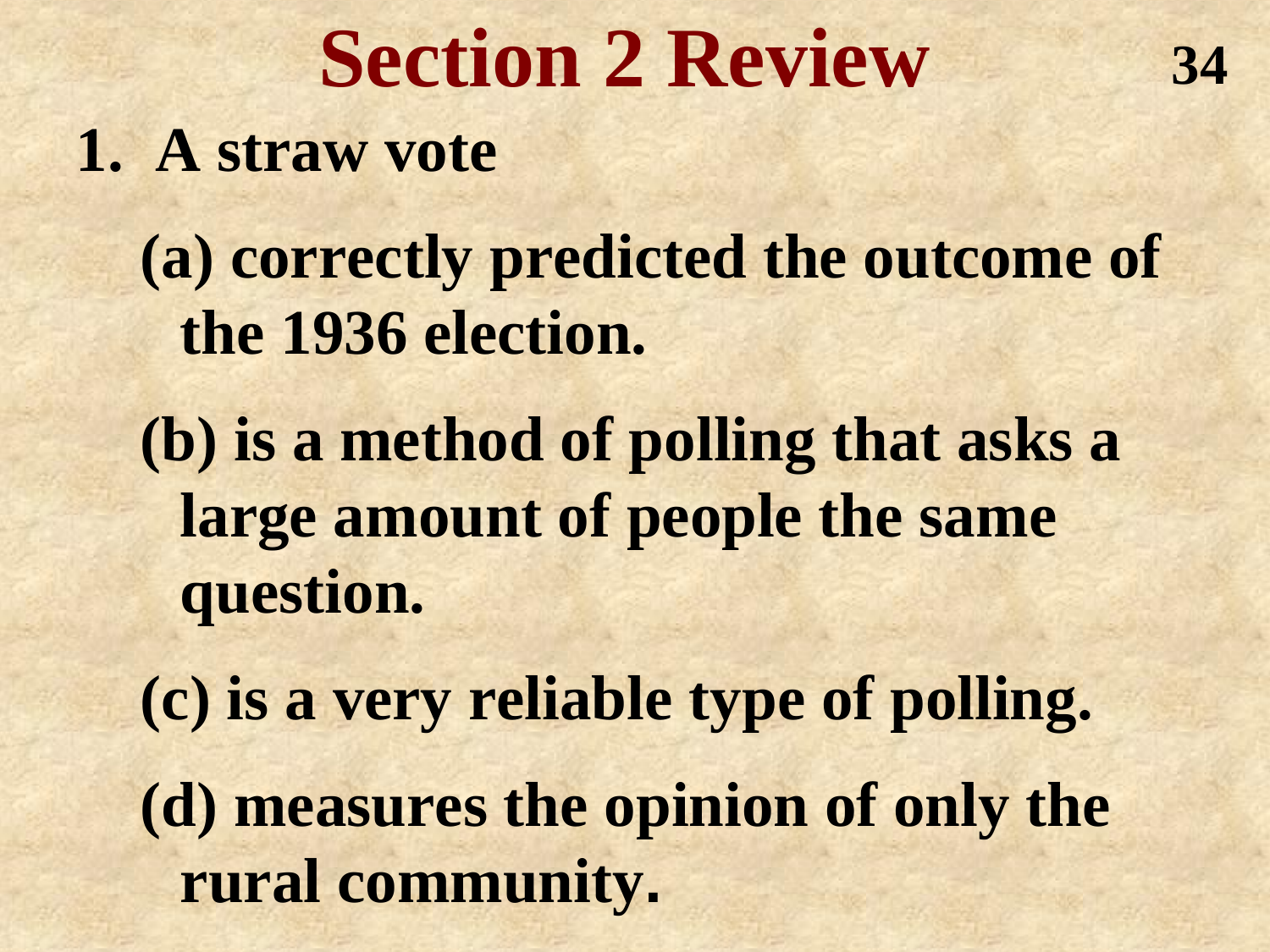**Section 2 Review 2. To pollsters, the** *universe* **is (a) a private organization whose members share certain views and work to shape public policy. (b) all of outer space. (c) a probability sample. (d) the whole population that a poll aims to measure. 35**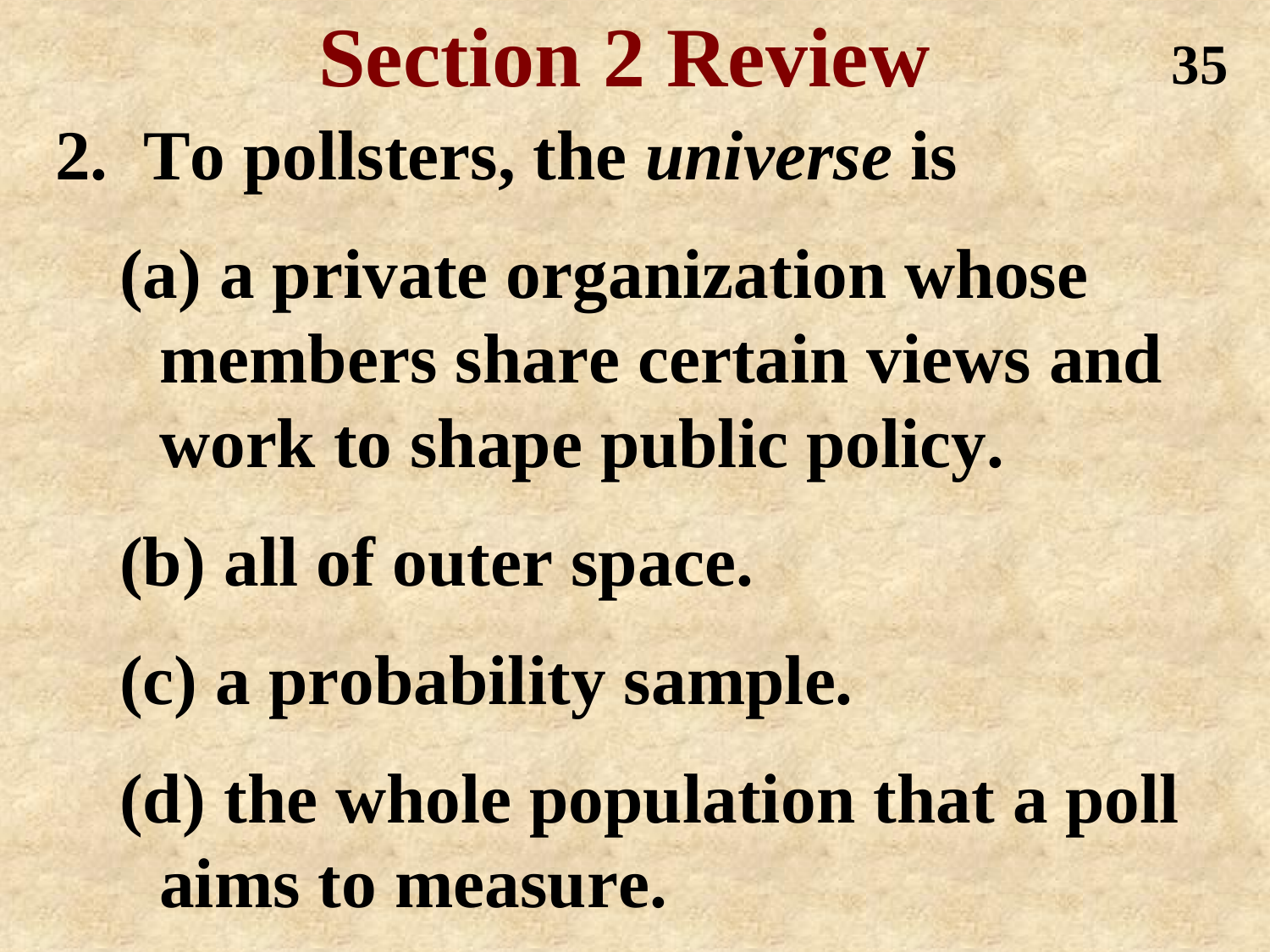**The Mass Media** •**How does the mass media fulfill its role to provide the public with political information?**

**36**

•**How does the mass media influence politics?**

•**What are the factors that limit the influence of the media?**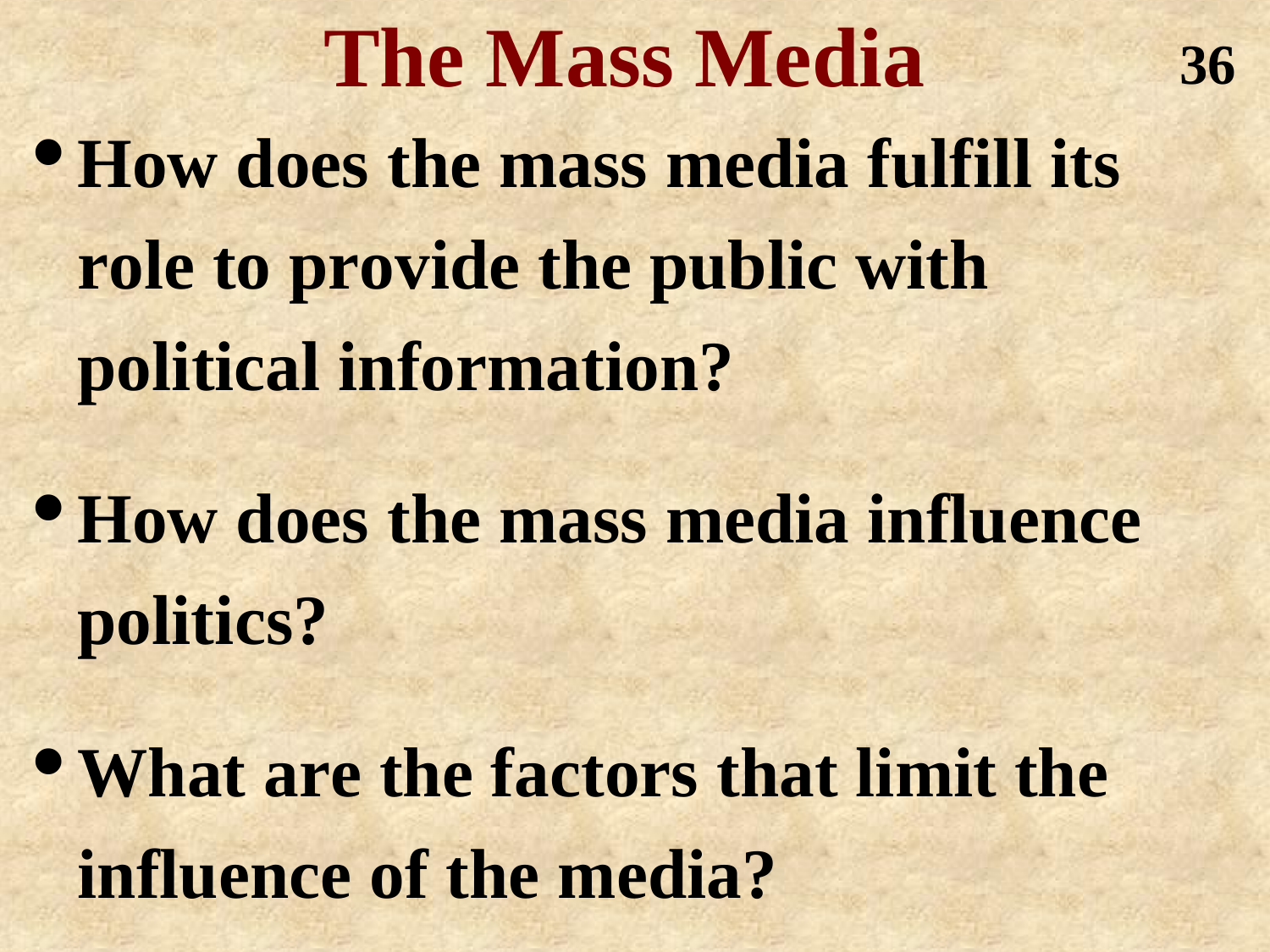**The Role of Mass Media A medium is a means of communication; it transmits some kind of information. Five major mass media are particularly important in American politics: 37**

**Newspapers Television**

**Magazines Internet**

### **Radio**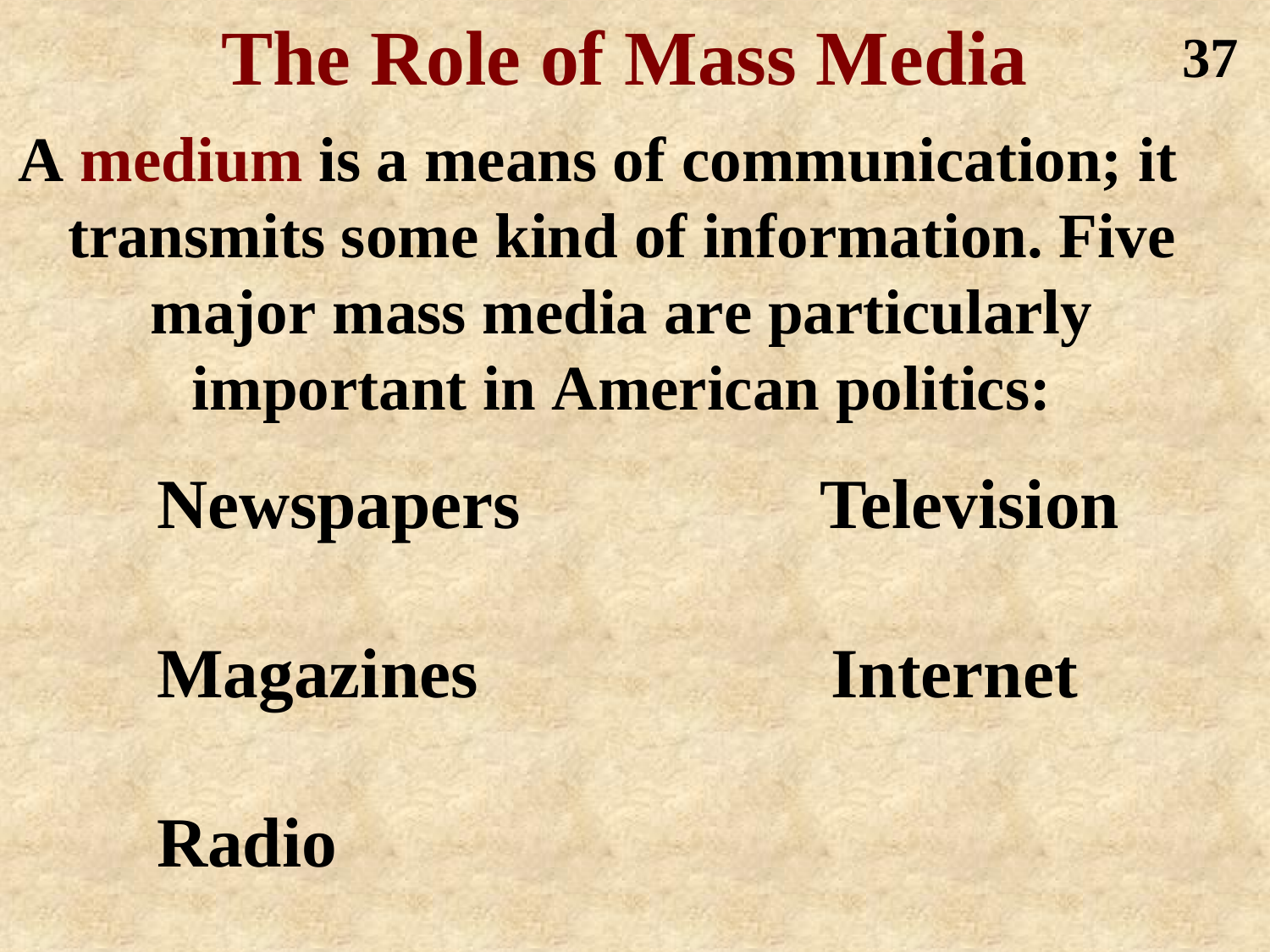## **Media Statistics**

**38**

### **Access to media varies from country to country.**

#### **Access to Media in Selected Countries**

| <b>Country</b> |                      | <b>Population</b><br>in millions | <b>Television sets</b><br>per 1,000 persons | <b>Radios per</b><br>1,000 persons | <b>Daily newspaper</b><br>circulation per<br>1,000 persons |
|----------------|----------------------|----------------------------------|---------------------------------------------|------------------------------------|------------------------------------------------------------|
|                | <b>United States</b> | 270.3                            | 776                                         | 2,122                              | 238                                                        |
|                | Japan                | 125.9                            | 619                                         | 799                                | 578                                                        |
|                | Bangladesh           | 127.6                            | 5                                           | 65                                 | 0.4                                                        |
|                | Nigeria              | 110.5                            | 38                                          | 170                                | 18                                                         |
|                | Mexico               | 98.5                             | 192                                         | 227                                | 115                                                        |
|                | Italy                | 56.8                             | 436                                         | 790                                | 126                                                        |
| $\odot$        | India                | 984                              | 21                                          | 117                                | 21                                                         |
|                | Chile                | 14.8                             | 280                                         | 305                                | 101                                                        |
|                | Canada               | 30.7                             | 647                                         | 919                                | 215                                                        |
| OD)            | Nicaragua            | 4.6                              | 48                                          | 206                                | 31                                                         |

SOURCE: The World Almanac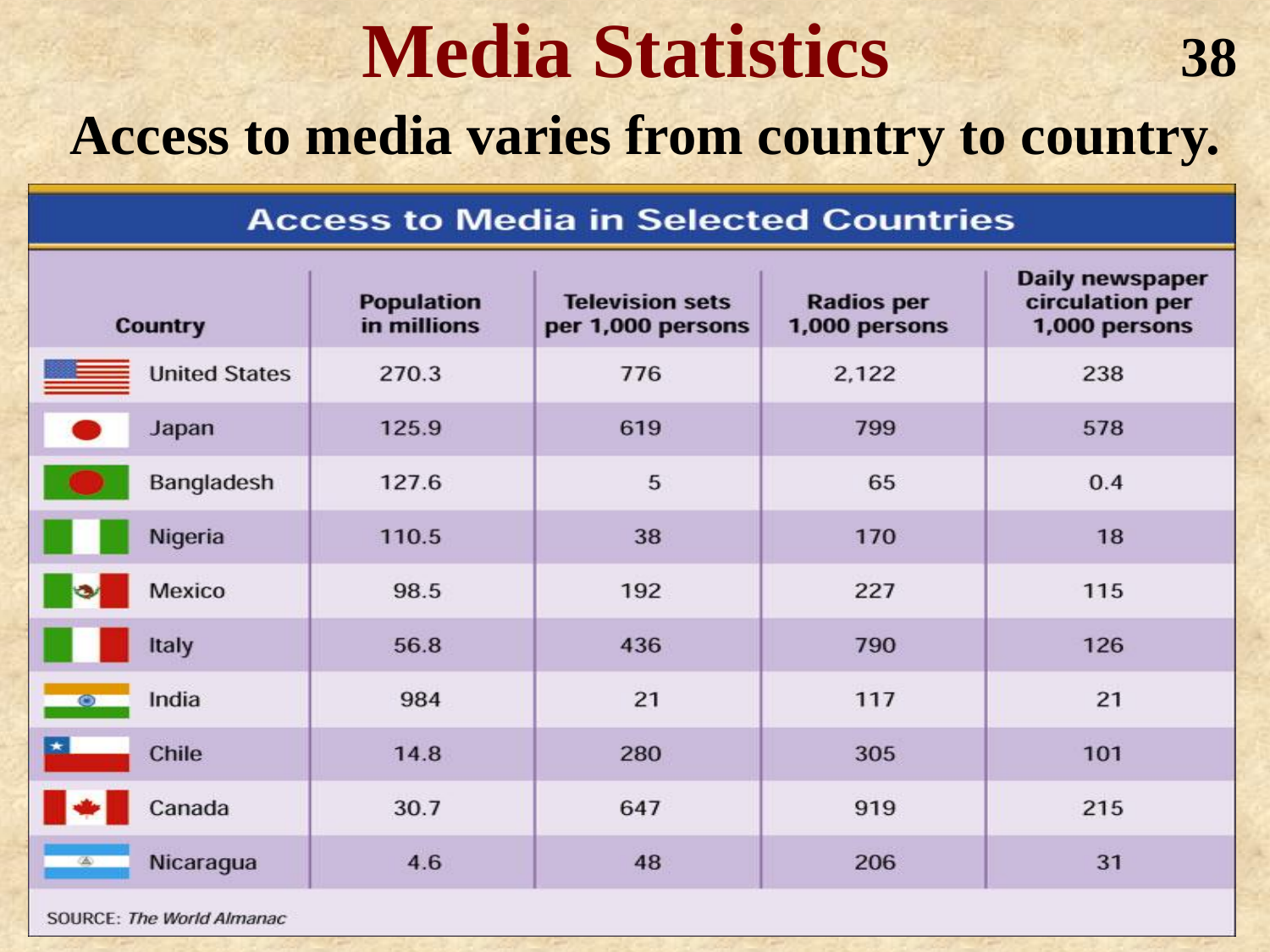# **The Media and Politics The Public Agenda**

**39**

- **The media play a very large role in shaping the public agenda, the societal problems that political leaders and citizens agree need government attention.**
- **It is not correct that the media tell the people** *what* **to think; but it is clear that they tell the people what to think** *about***.**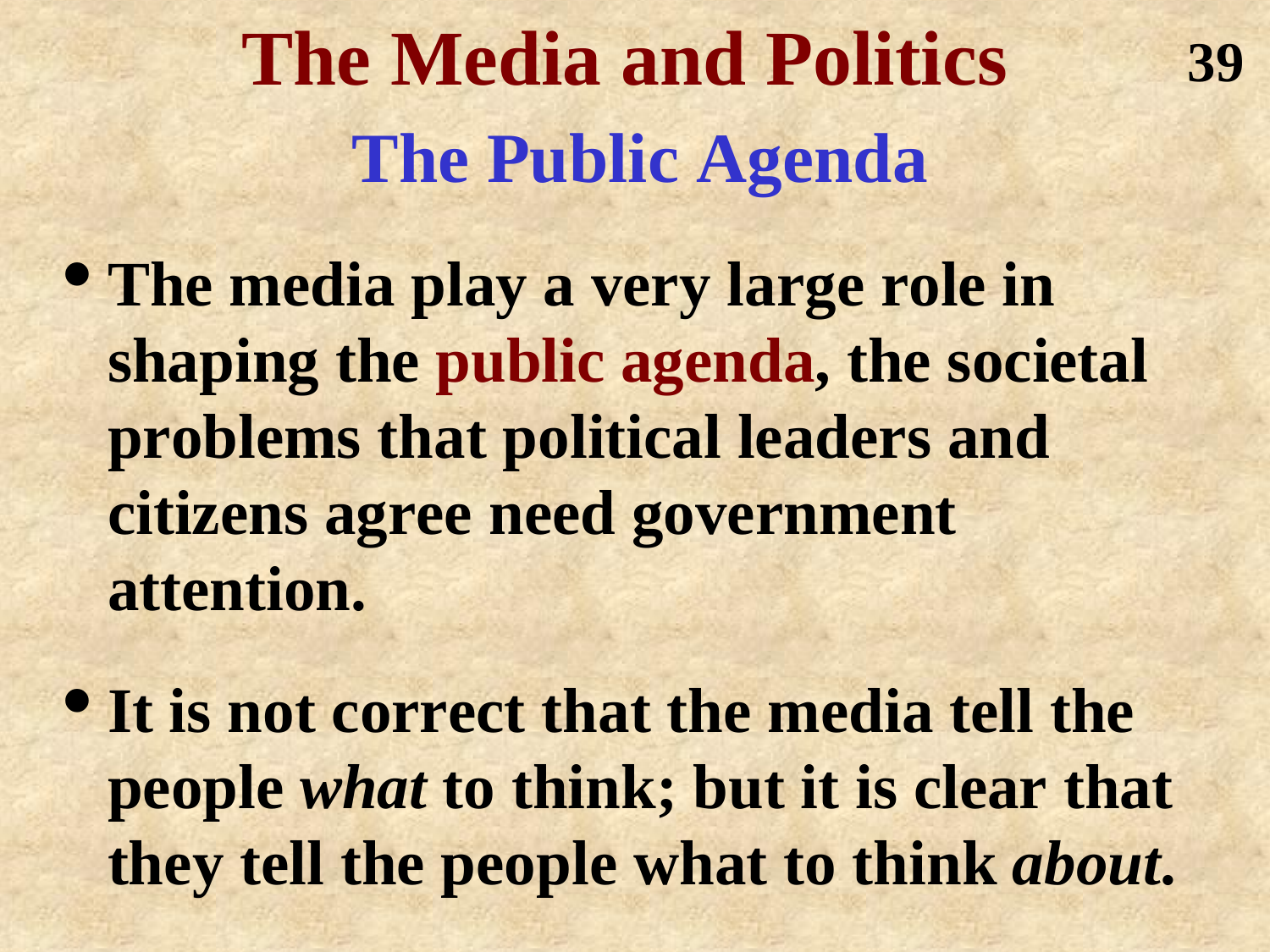## **The Media and Politics (continued) 40Electoral Politics**

- **Today, television allows candidates to appeal directly to the people, without the help of a party organization.**
- **Candidates regularly try to use media coverage to their advantage.**
- **Newscasts featuring candidates are usually short, sharply focused sound bites—snappy reports that can be aired in 30 to 45 seconds.**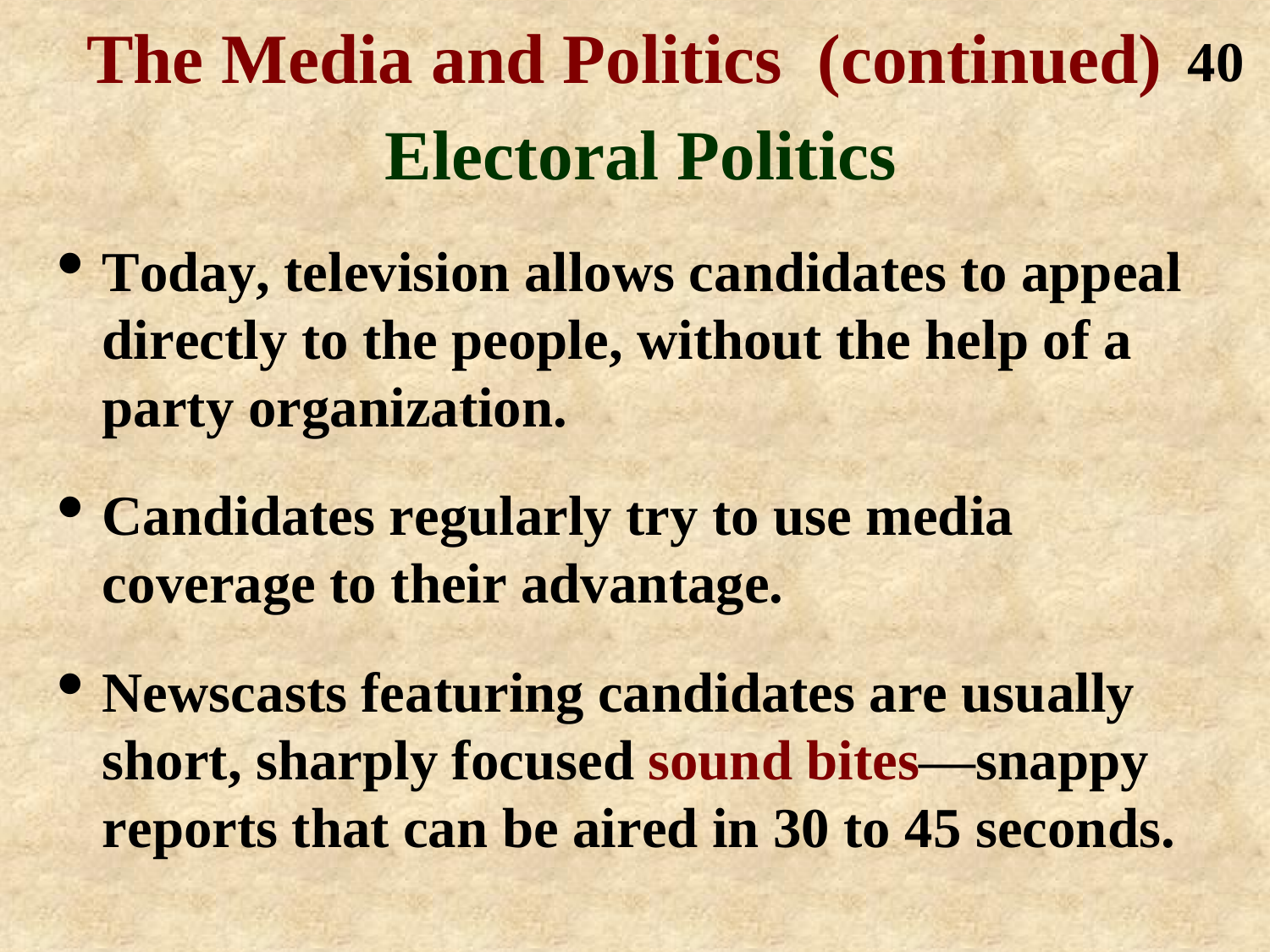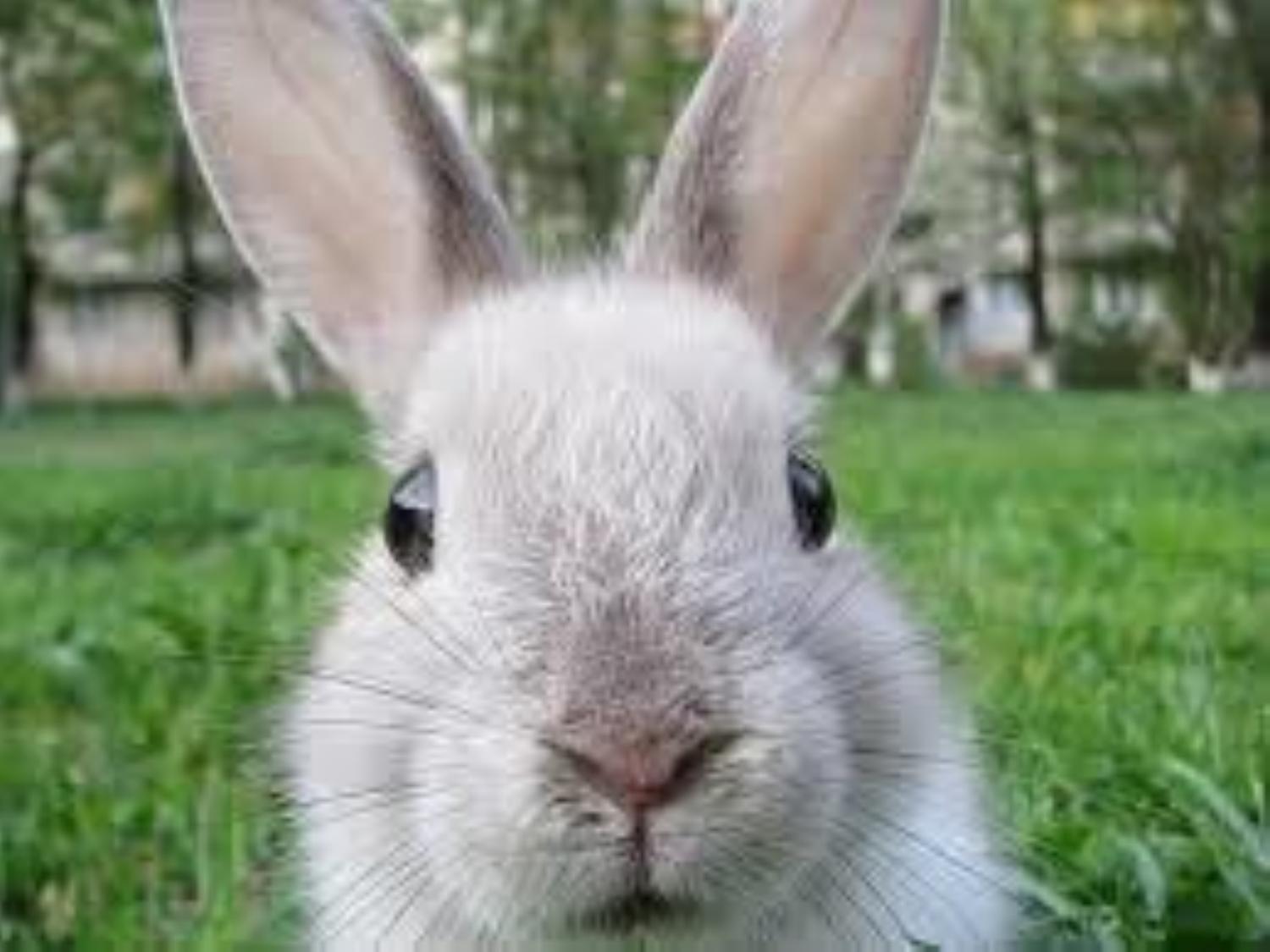#### **Limits on Media Influence 41**

•**Only a small part of the public actually takes in and understands much of what the media have to say about public affairs.**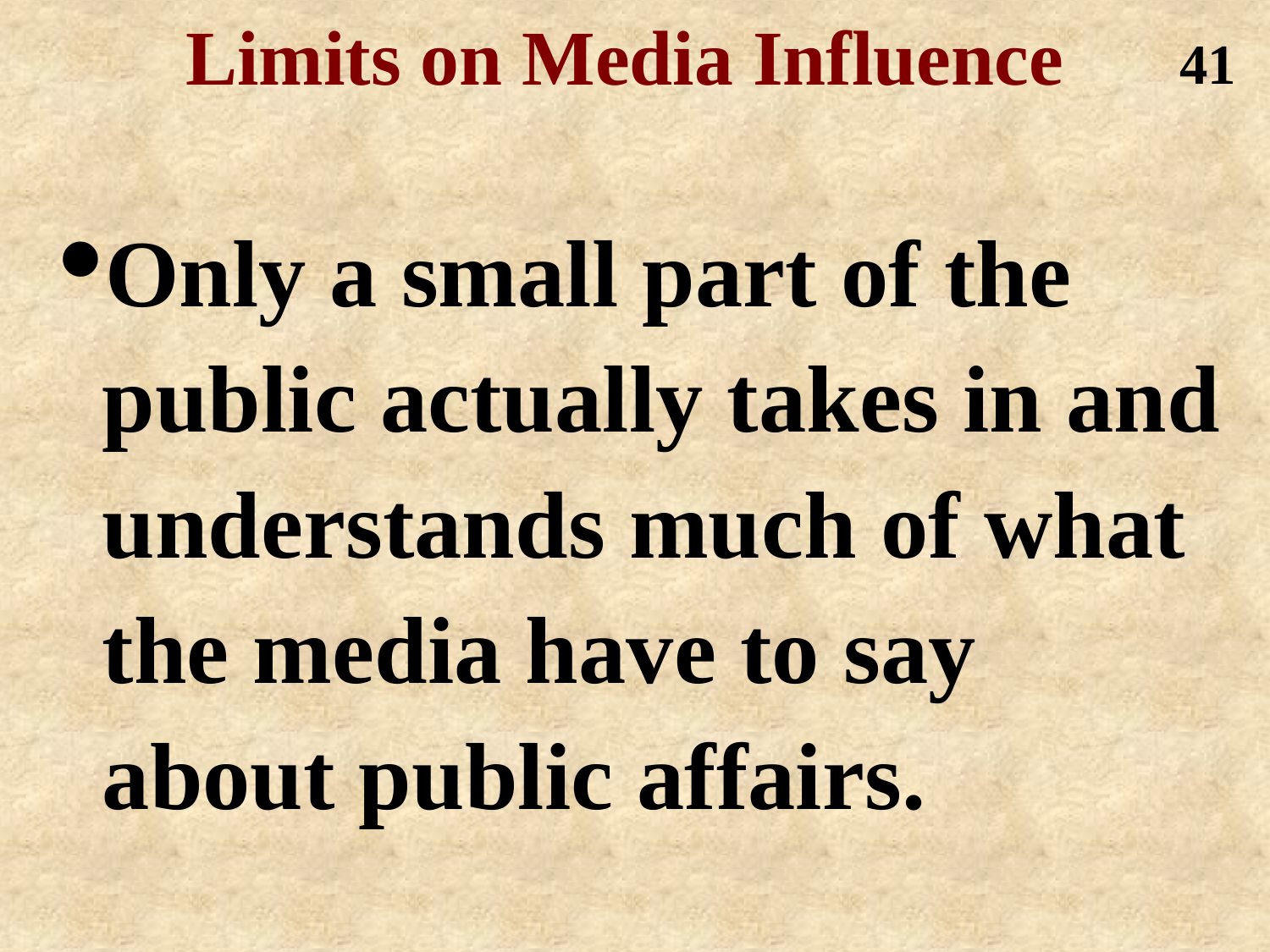**Limits on Media Influence** •**Many media sources mostly skim the news, reporting only what their news editors judge to be the most important and/or most interesting stories of the day. 42**

•**In-depth coverage of public affairs is available to those who want it and will seek it out.**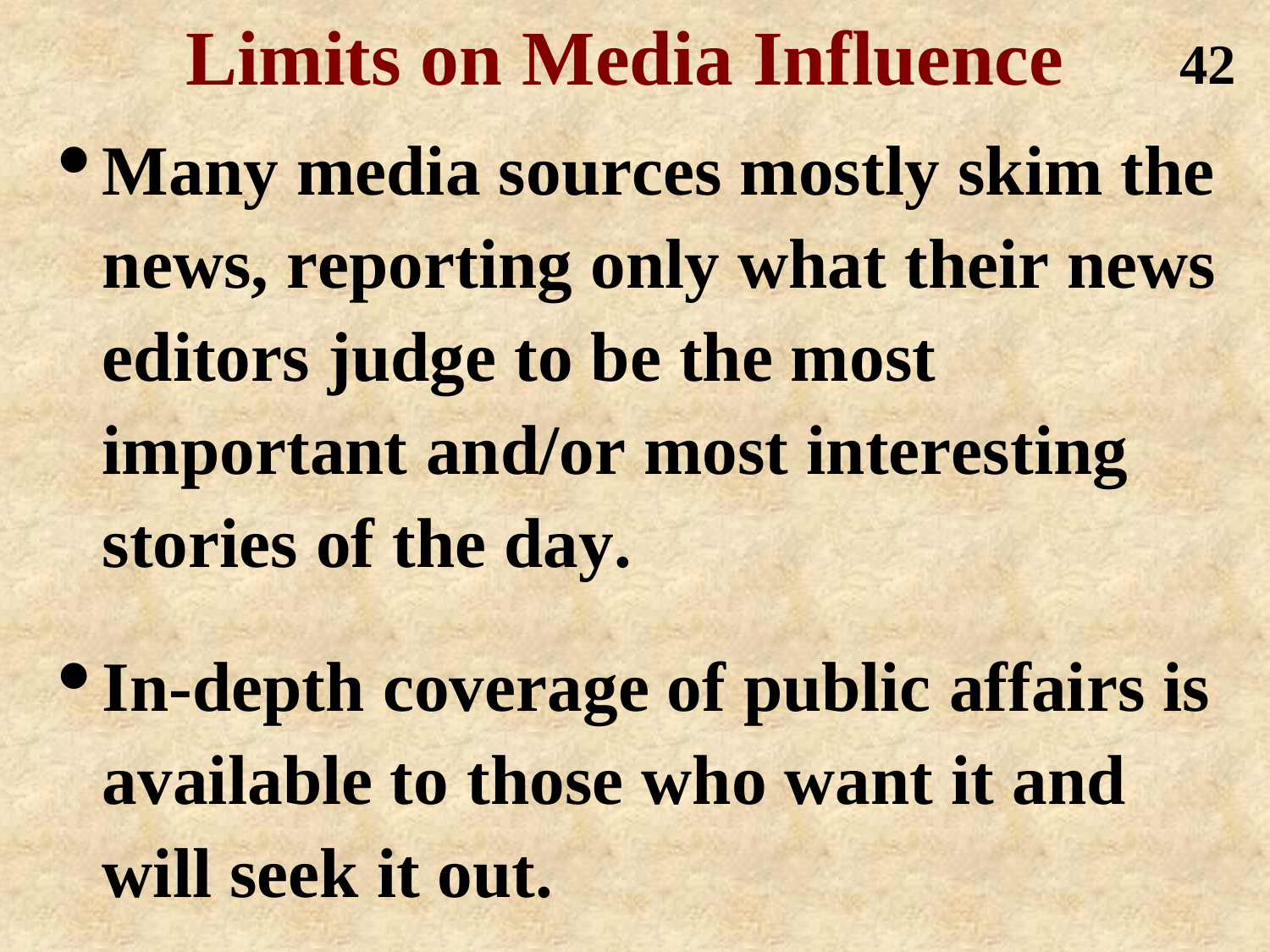## **Section 3 Review**

**43**

**1. Which of the following are major media? (a) television (b) newspapers (c) magazines (d) all of the above**